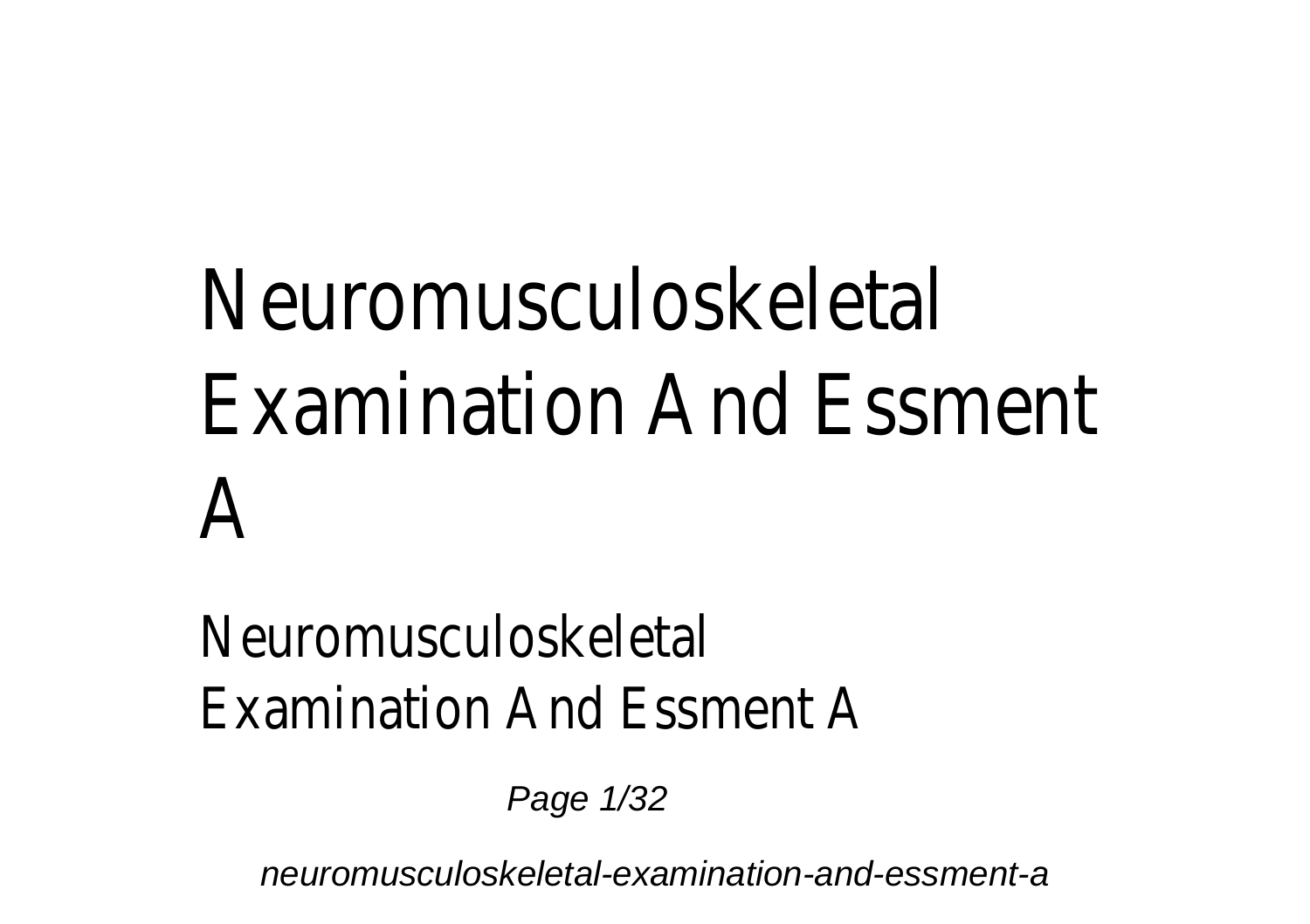This course includes exploration and examination ... of clinical assessment and intervention including all diagnoses related to upper extremity trauma and disease, orthopedic casting and splinting for ...

Page 2/32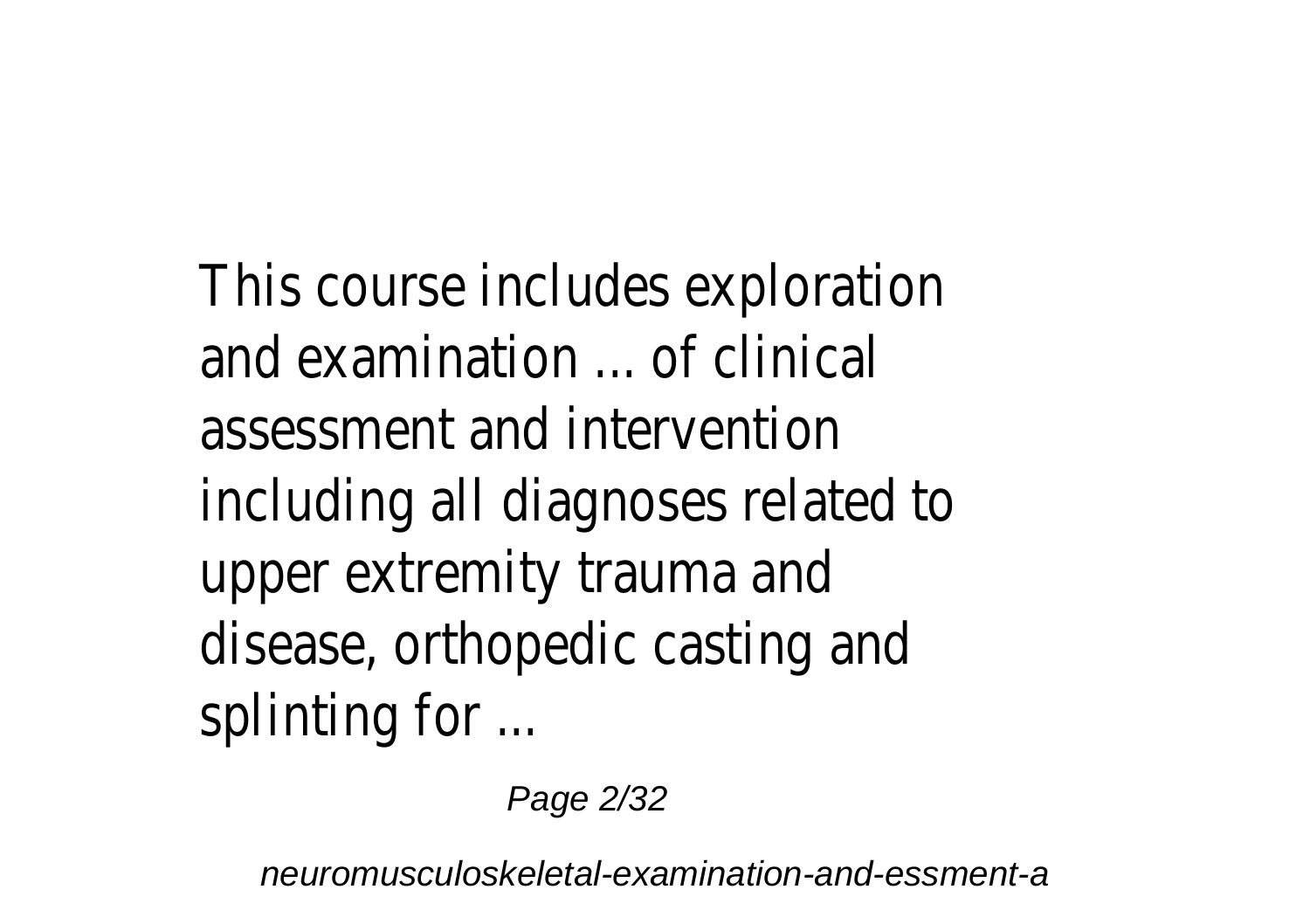DScOT Course Descriptions Pelvic Floor Dysfunction and Incontinence This course addresses the physical therapy examination, evaluation, intervention, outcome

Page 3/32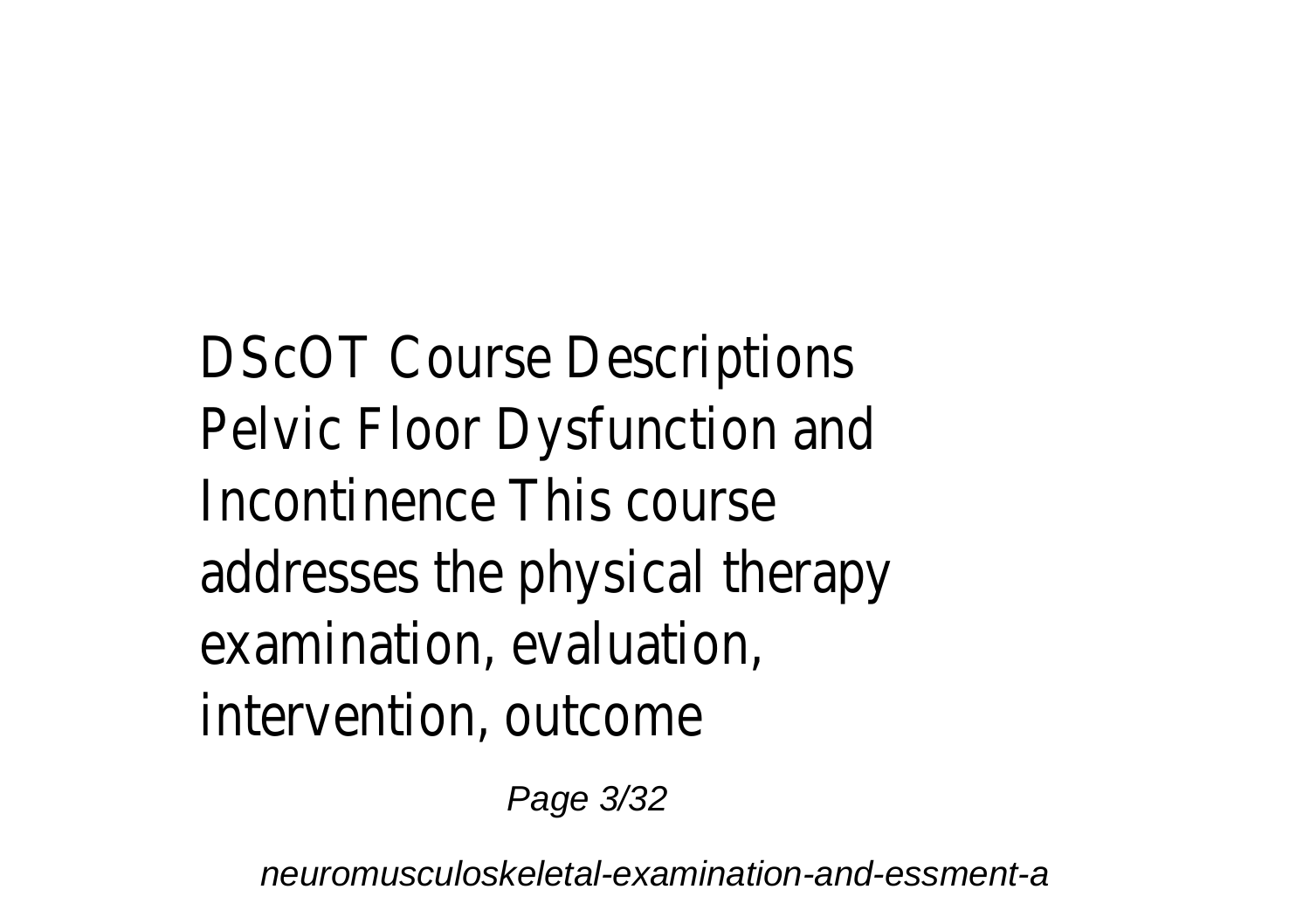assessment ... alternative and complimentary medicine treatment of ...

Post Professional Doctor of Physical Therapy Curriculum Thorough neurological

Page 4/32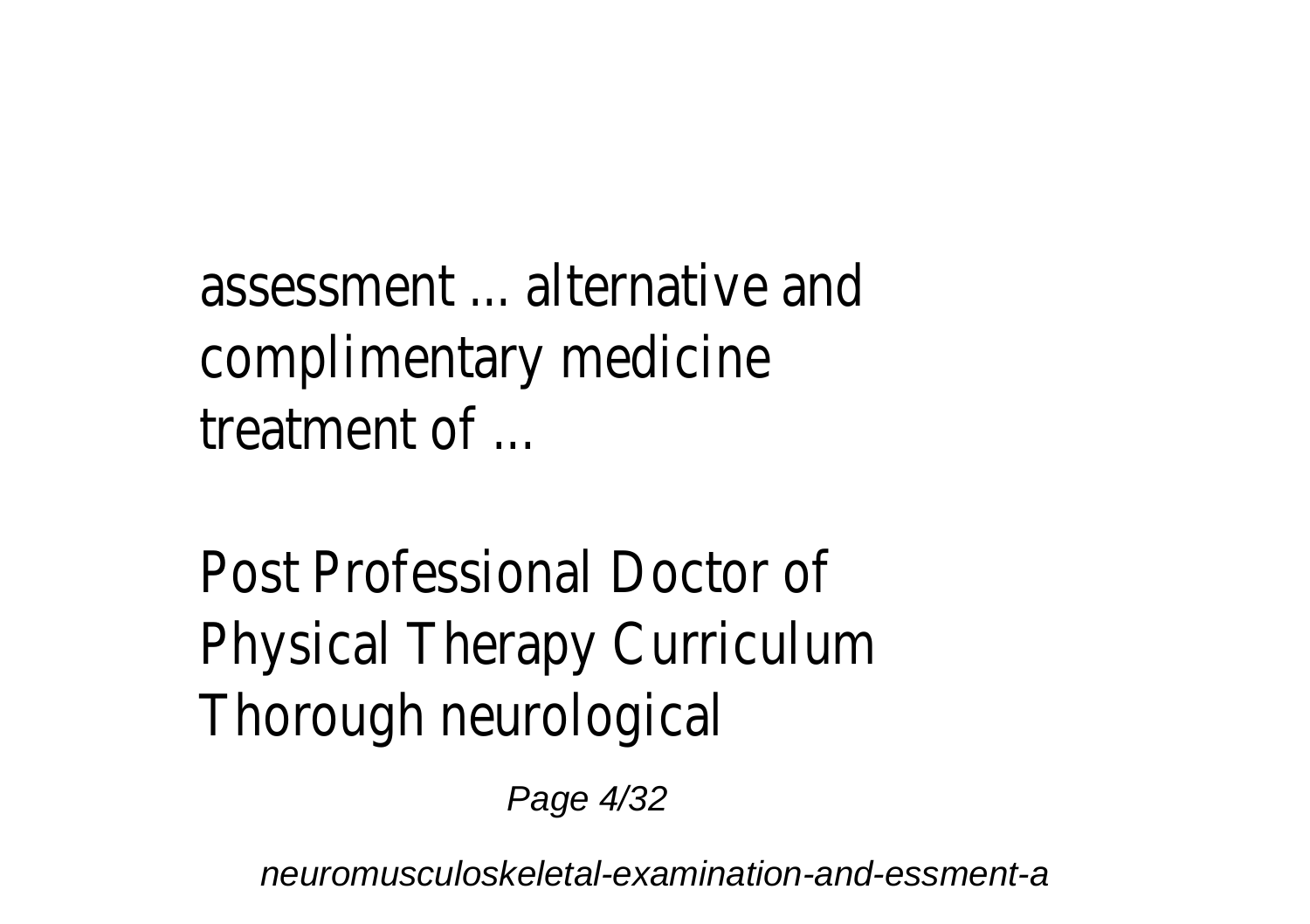assessment of patients experiencing ... The initial neurological examination of the acute stroke patient establishes the baseline stroke severity and can help identify ...

Page 5/32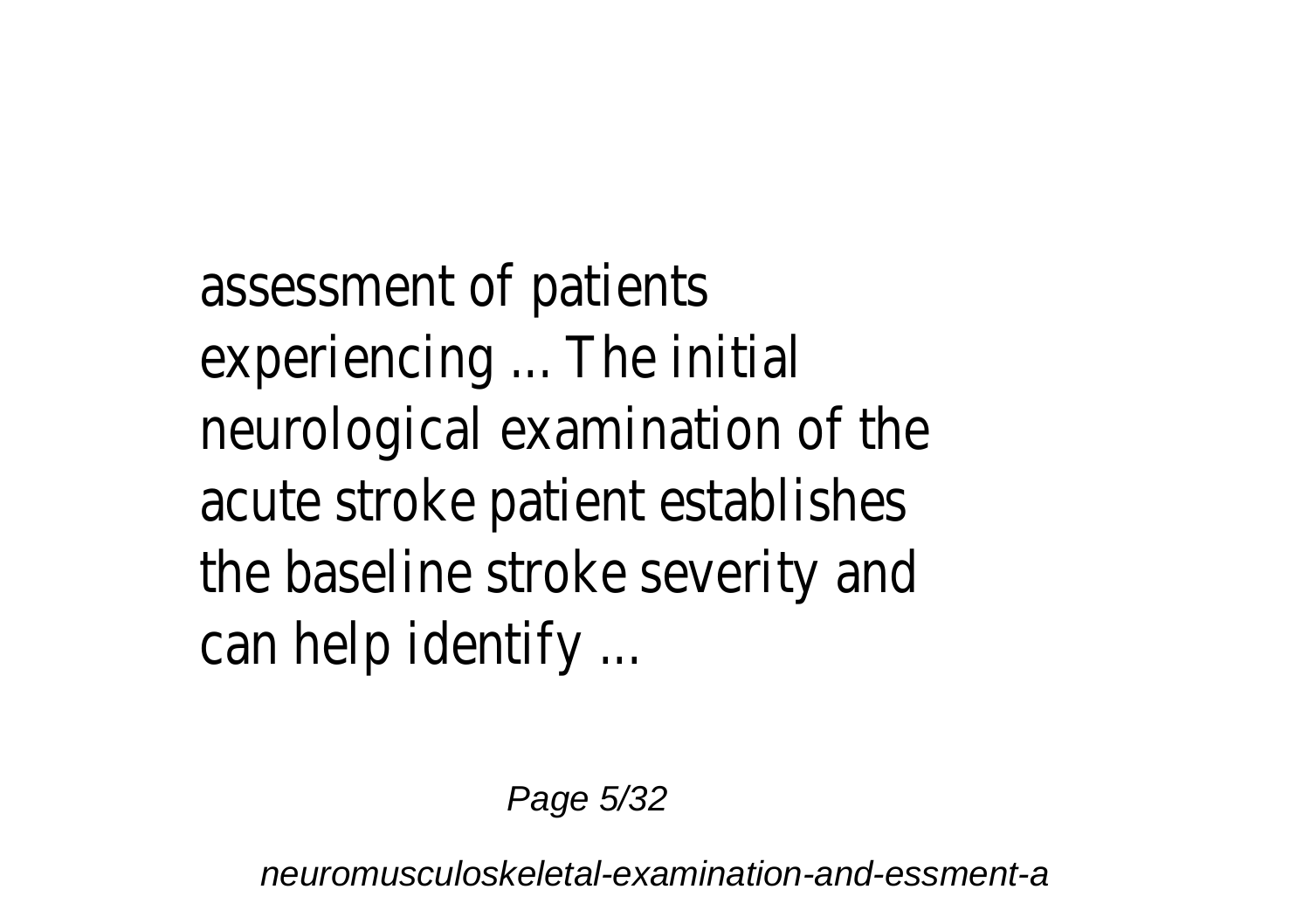Successful Implementation of the National Institutes of Health Stroke Scale on a Stroke/Neurovascular Unit 5) indicate that neuromusculoskeletal system can linearly ... reliable, and

Page 6/32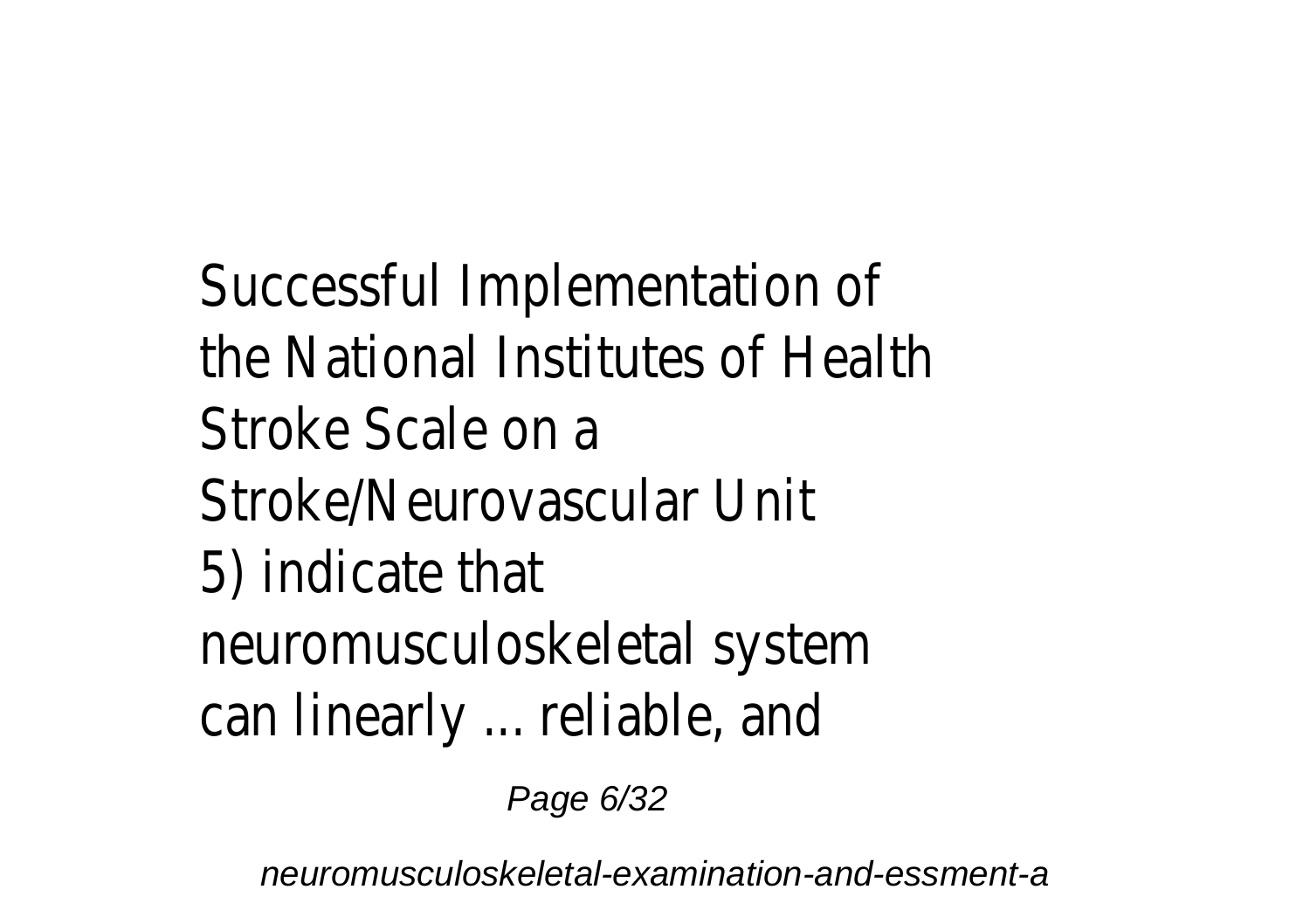practical assessment methods to determine to what extent a patient responds to the individual or jointly applied sensory ...

Superposition principle applies

Page 7/32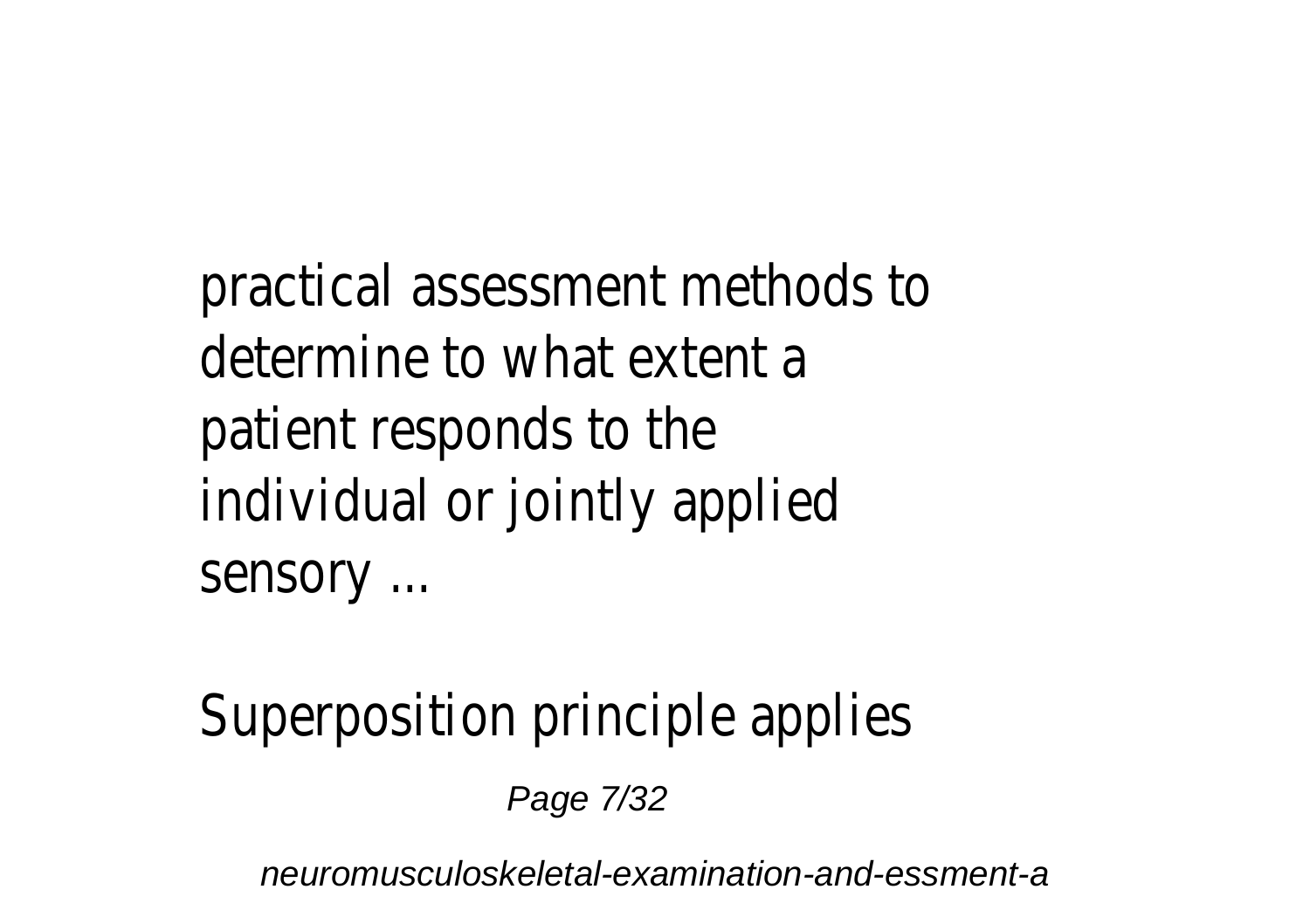to human walking with two simultaneous interventions 1 Arthroscopic Centre Amager, Copenhagen University Hospital, Hvidovre, Copenhagen, Denmark 2 Department of Orthopaedic Surgery and Physical Therapy,

Page 8/32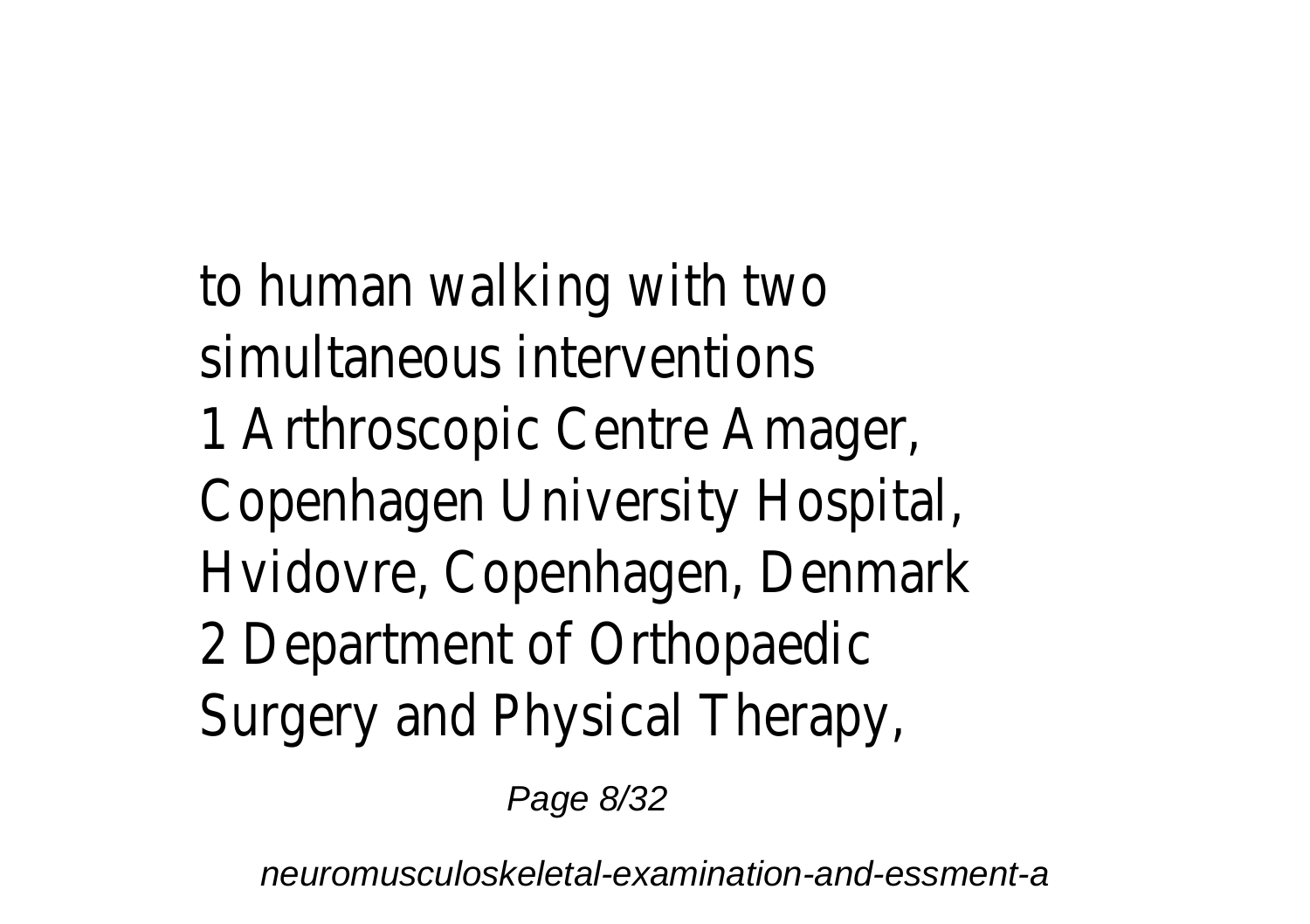# Copenhagen University Hospital, Hvidovre, ...

Why hamstring eccentrics are hamstring essentials Lab activities emphasize elements of the neurologic

Page 9/32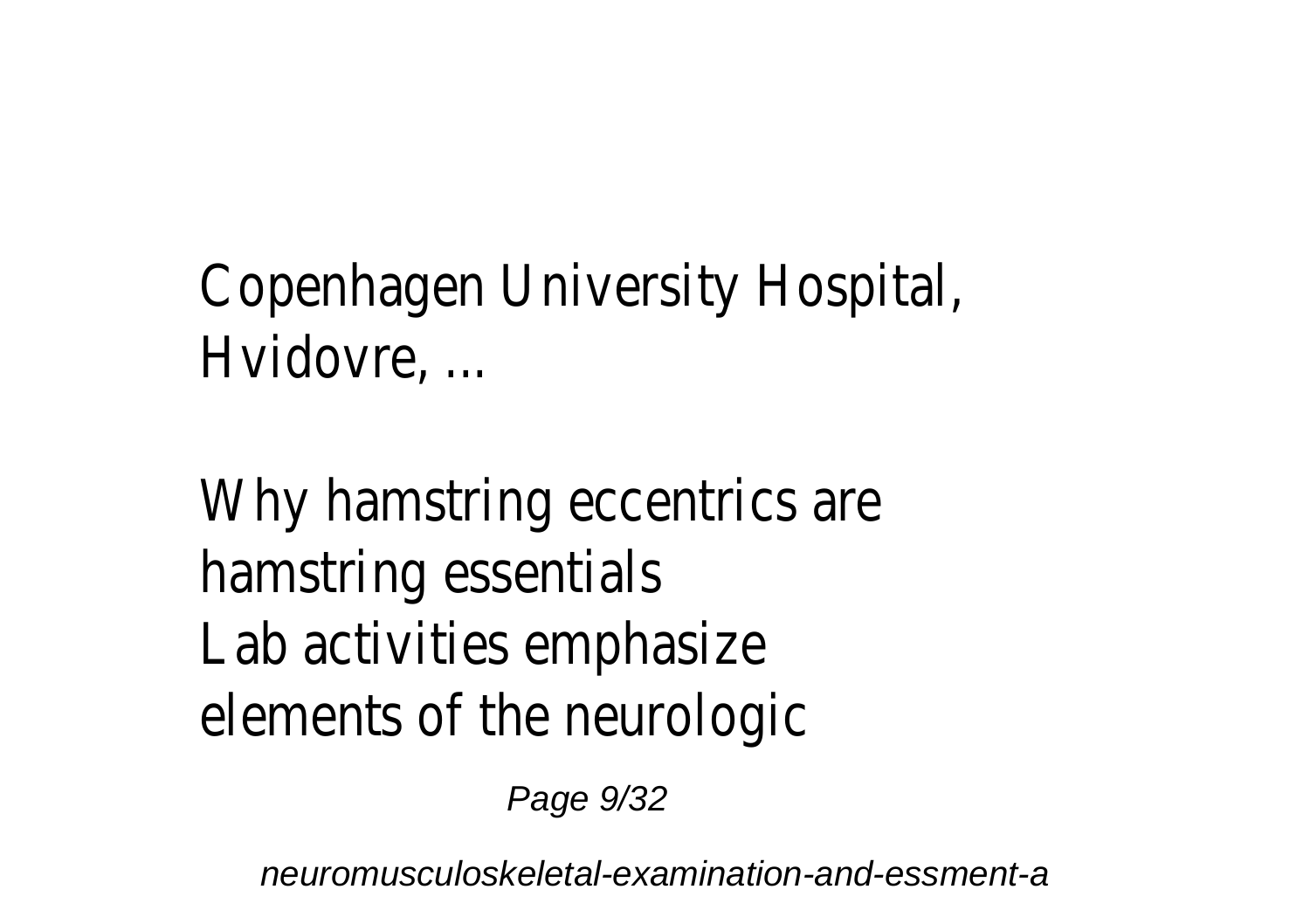examination and an introduction to common outcome measures and assessment tools ... and intervention skills for management of patients with ...

Course Descriptions

Page 10/32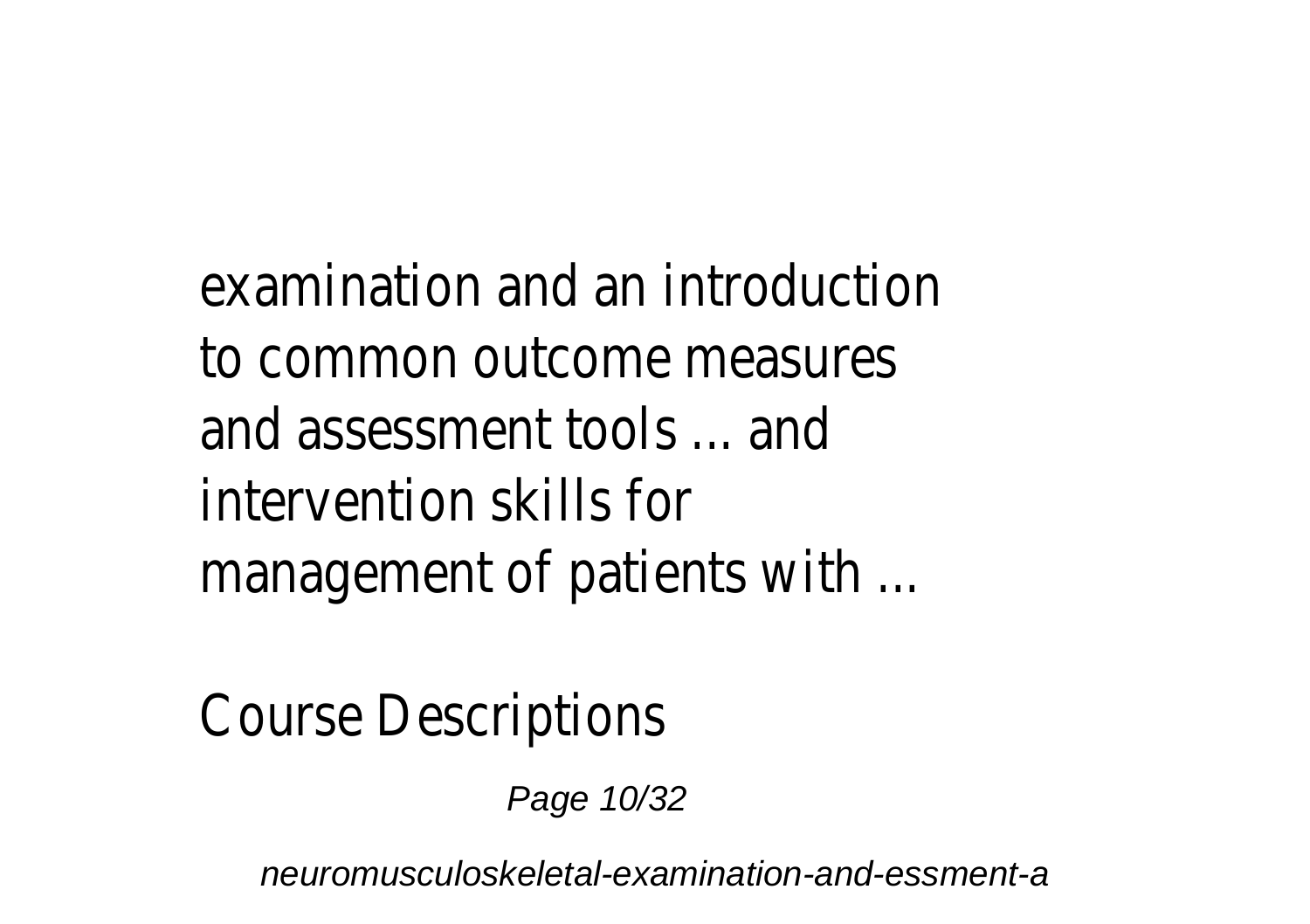The National Institutes of Health Stroke Scale (NIHSS) is accepted as the definitive clinical examination to assess ... emphasis on NIHSS assessment during interdisciplinary rounds, and use ...

Page 11/32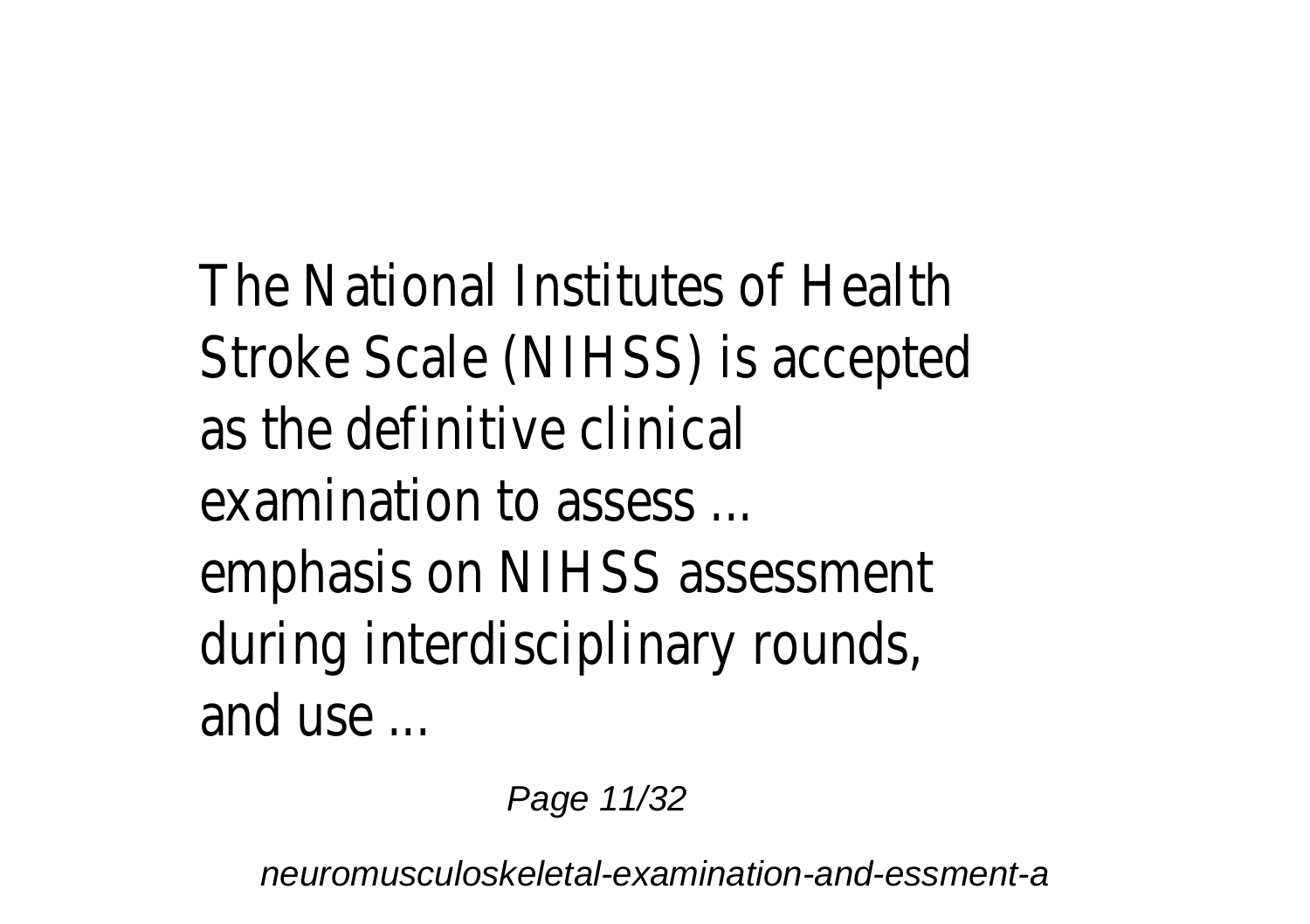This course includes exploration and examination ... of clinical assessment and intervention including all diagnoses related to upper extremity trauma and

Page 12/32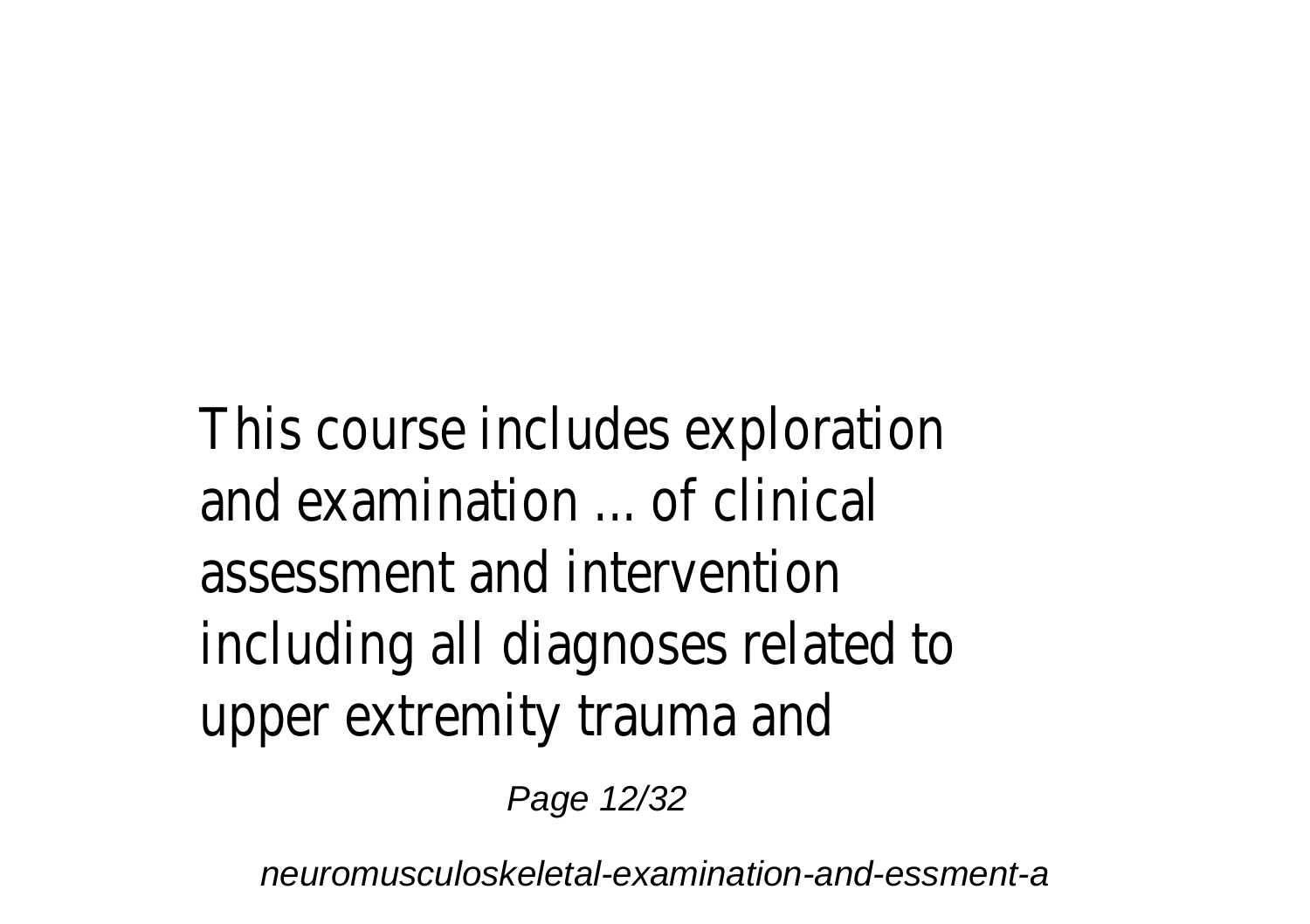disease, orthopedic casting and splinting for ... Neuromusculoskeletal Examination And Essment A This course includes exploration and examination ... of clinical assessment and intervention

Page 13/32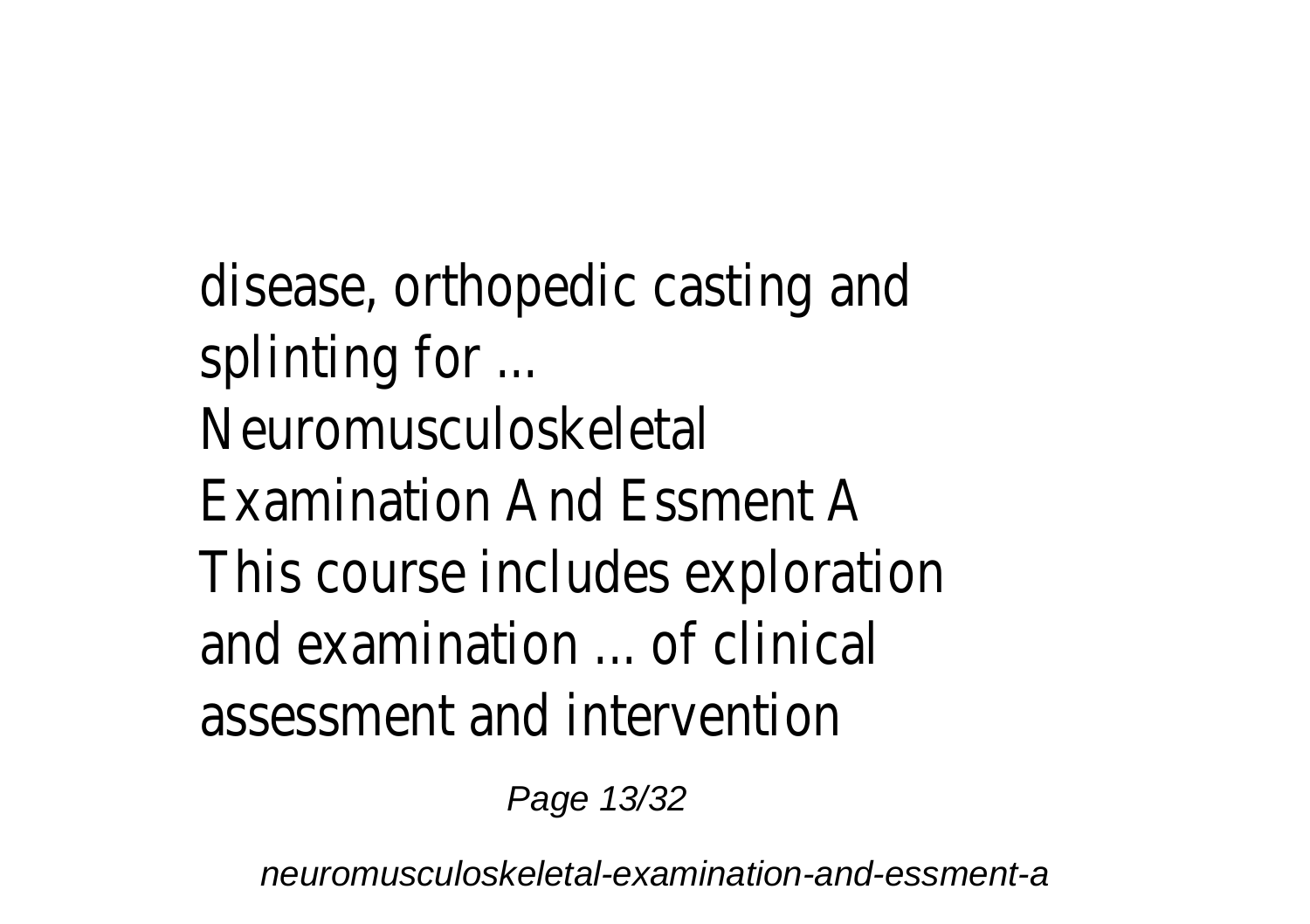including all diagnoses related to upper extremity trauma and disease, orthopedic casting and splinting for ...

DScOT Course Descriptions Pelvic Floor Dysfunction and

Page 14/32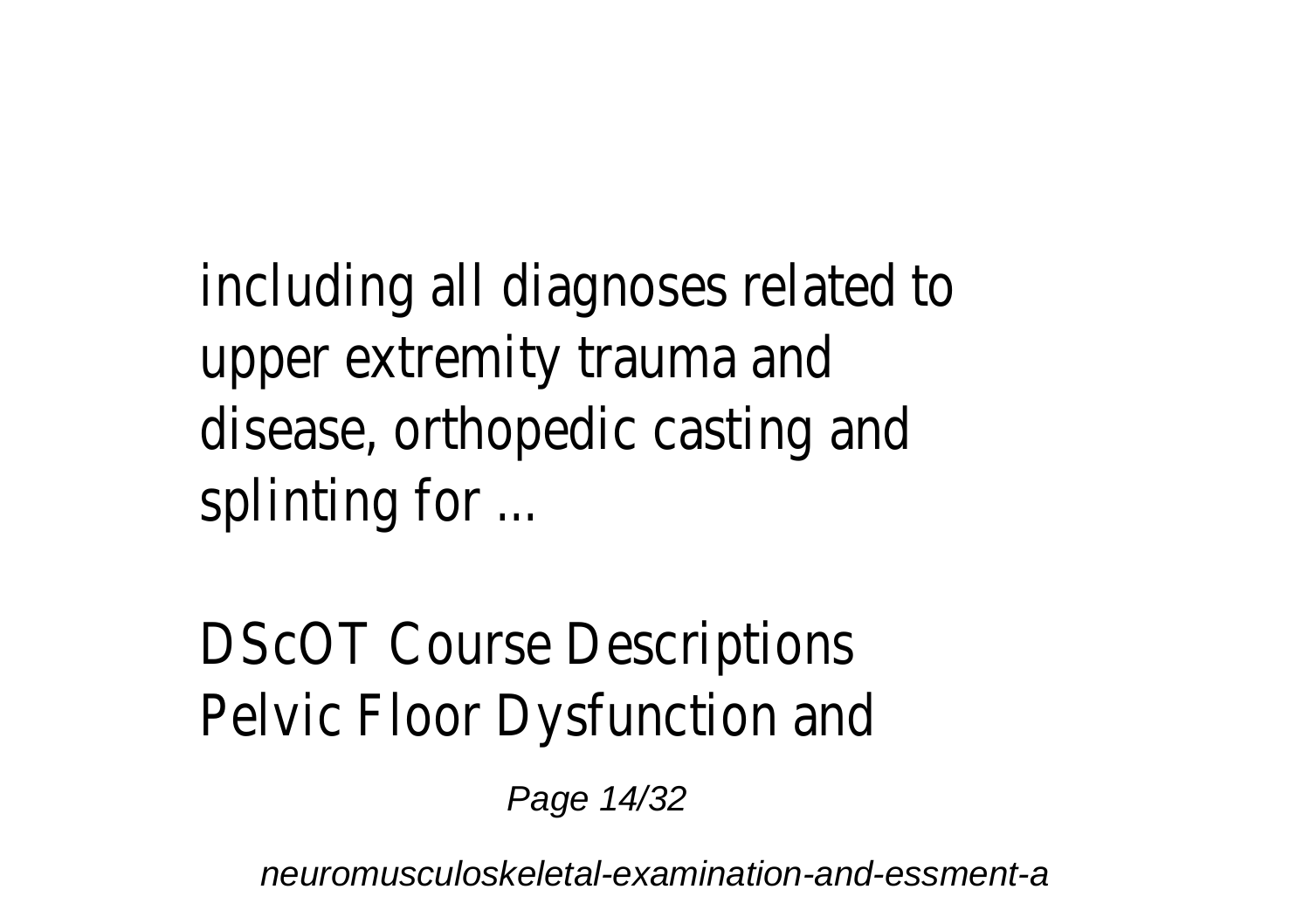Incontinence This course addresses the physical therapy examination, evaluation, intervention, outcome assessment ... alternative and complimentary medicine treatment of

Page 15/32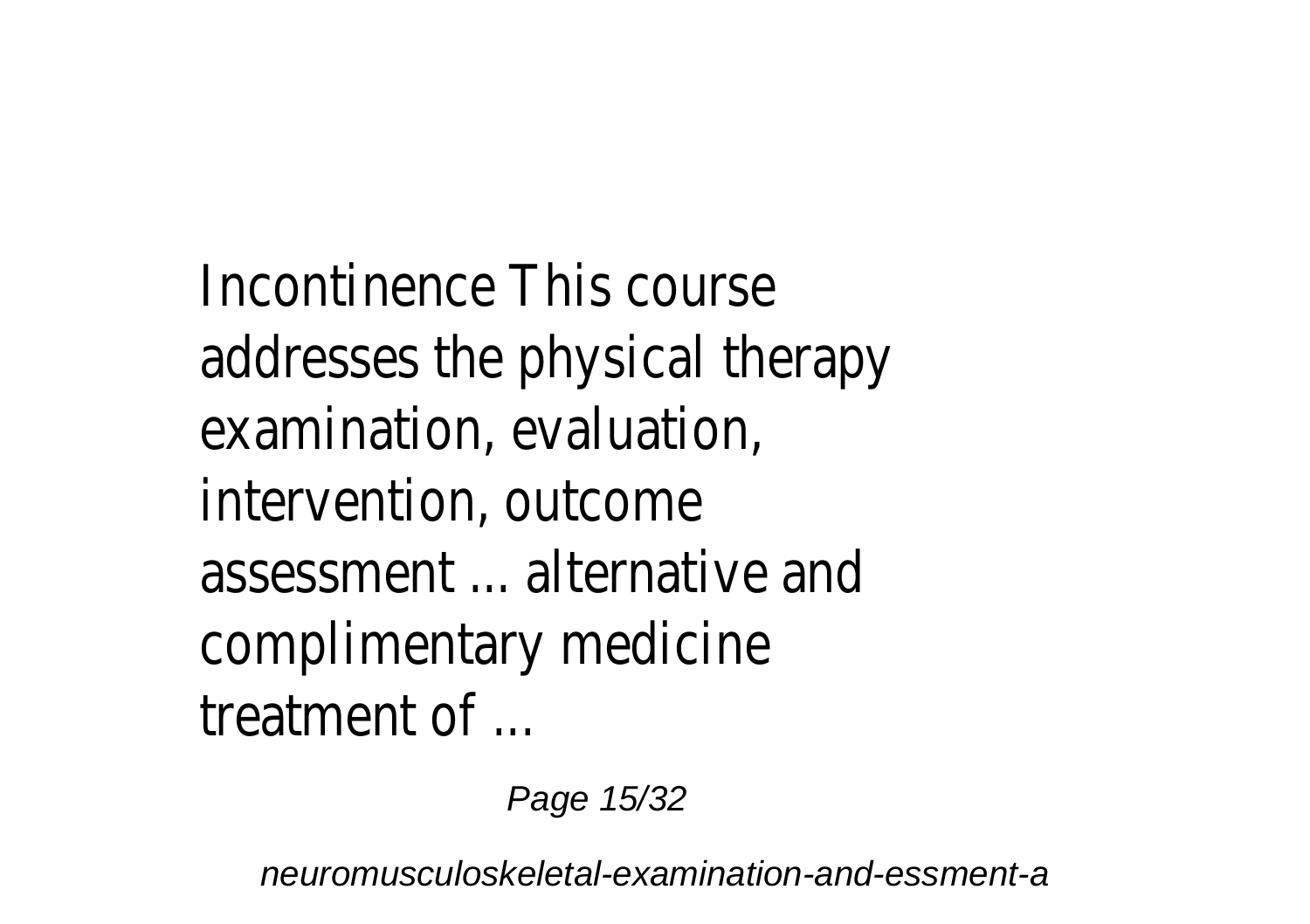Post Professional Doctor of Physical Therapy Curriculum Thorough neurological assessment of patients experiencing ... The initial neurological examination of the

Page 16/32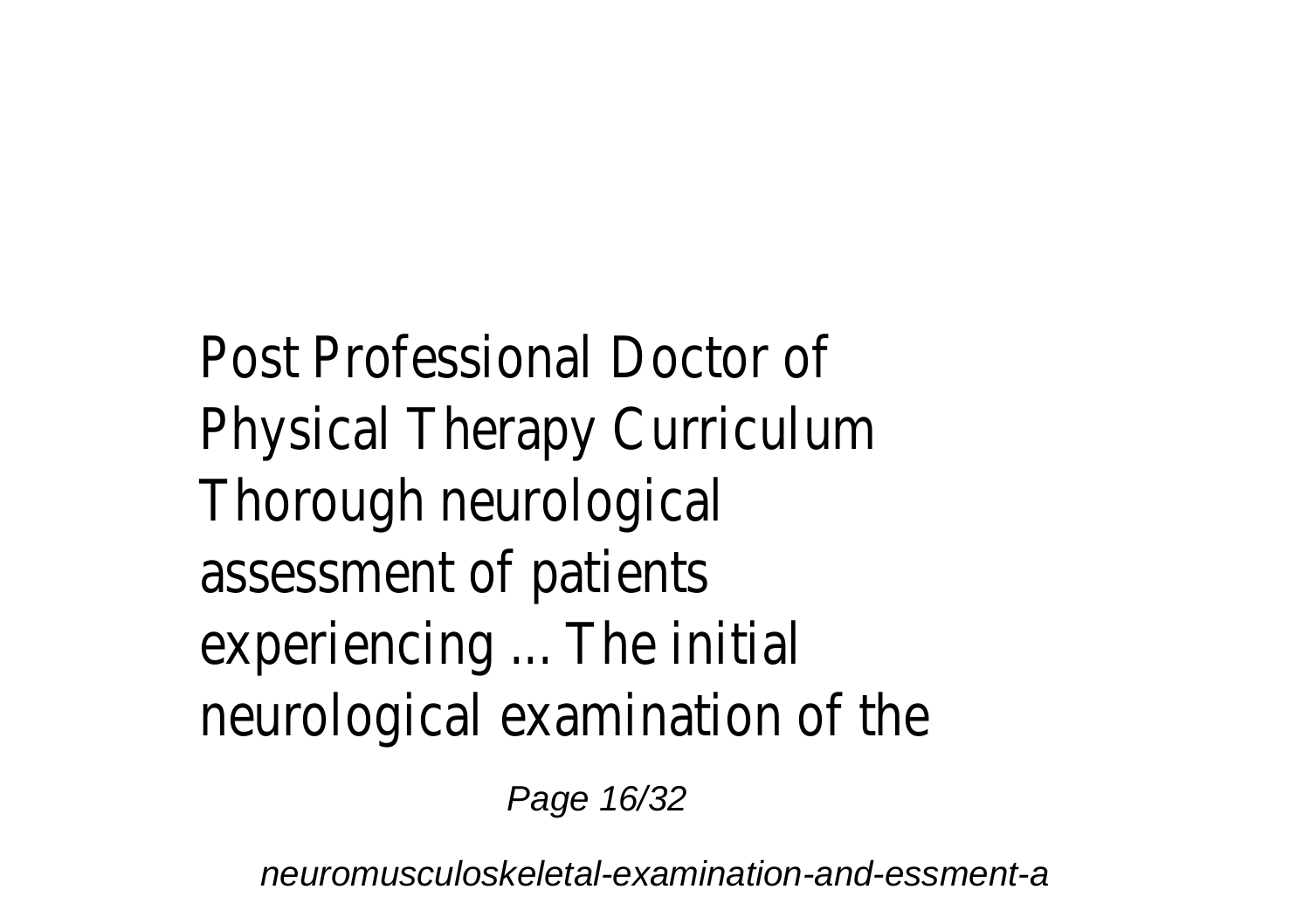acute stroke patient establishes the baseline stroke severity and can help identify ...

Successful Implementation of the National Institutes of Health Stroke Scale on a

Page 17/32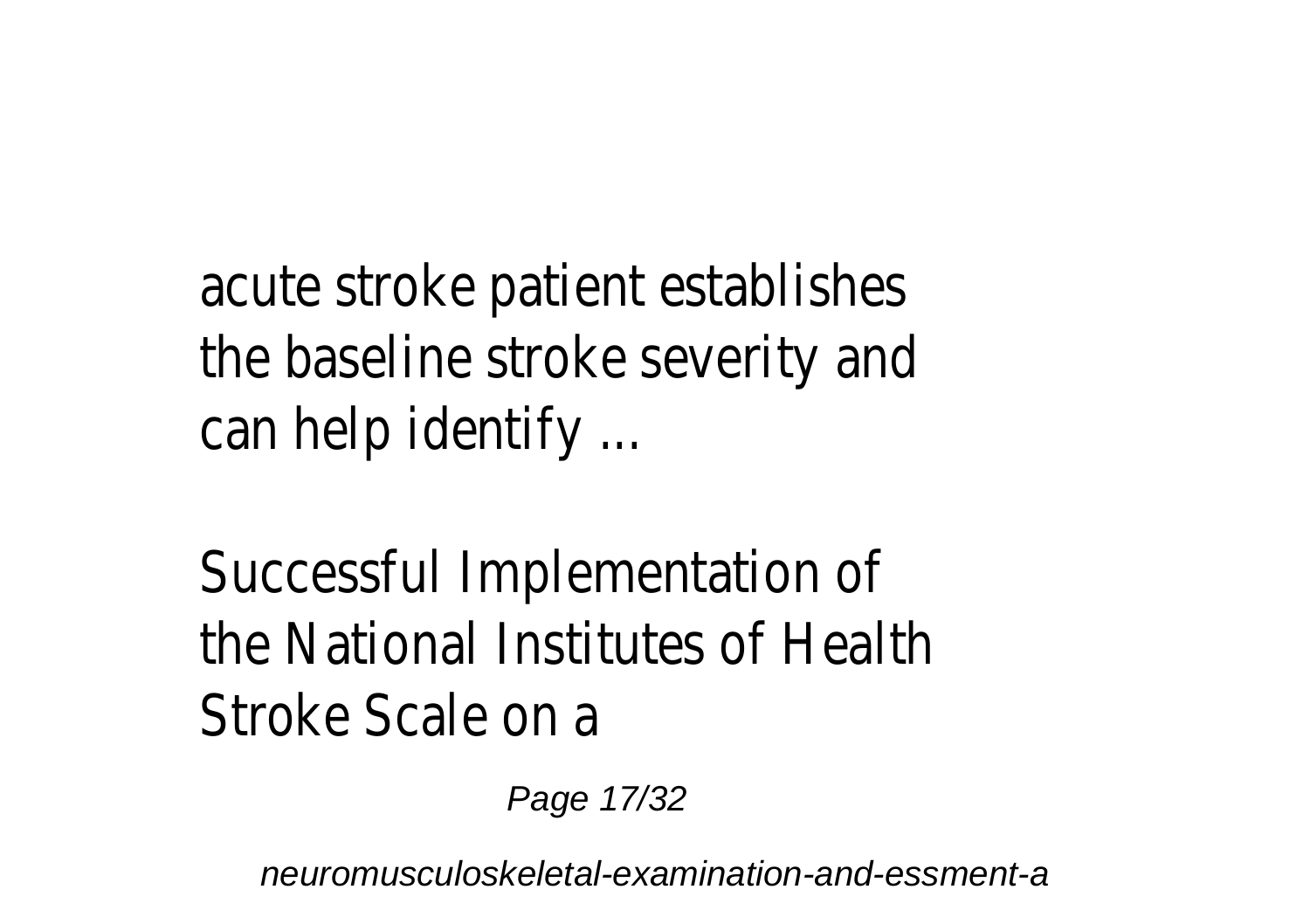Stroke/Neurovascular Unit 5) indicate that neuromusculoskeletal system can linearly ... reliable, and practical assessment methods to determine to what extent a patient responds to the

Page 18/32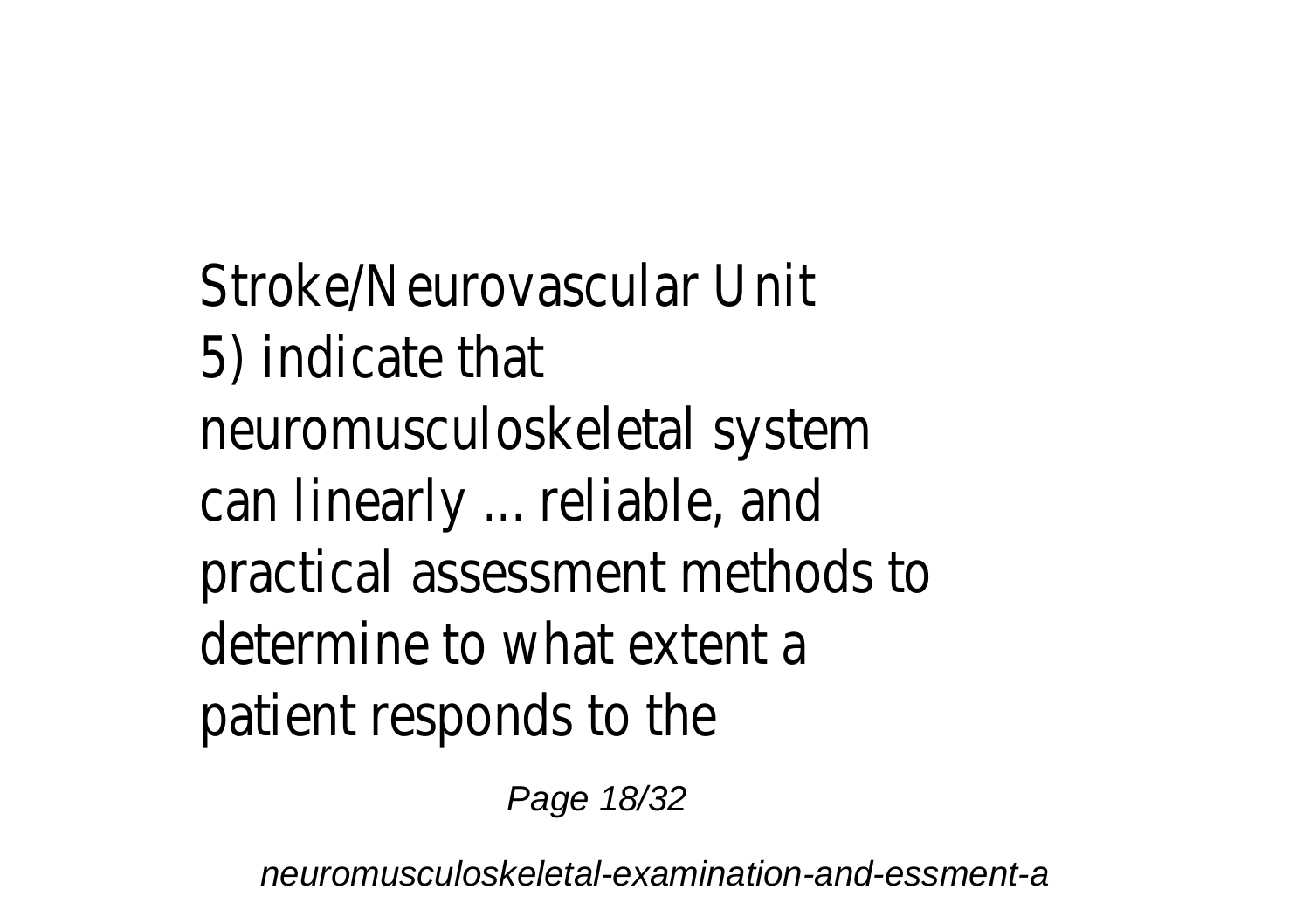individual or jointly applied sensory ...

Superposition principle applies to human walking with two simultaneous interventions 1 Arthroscopic Centre Amager,

Page 19/32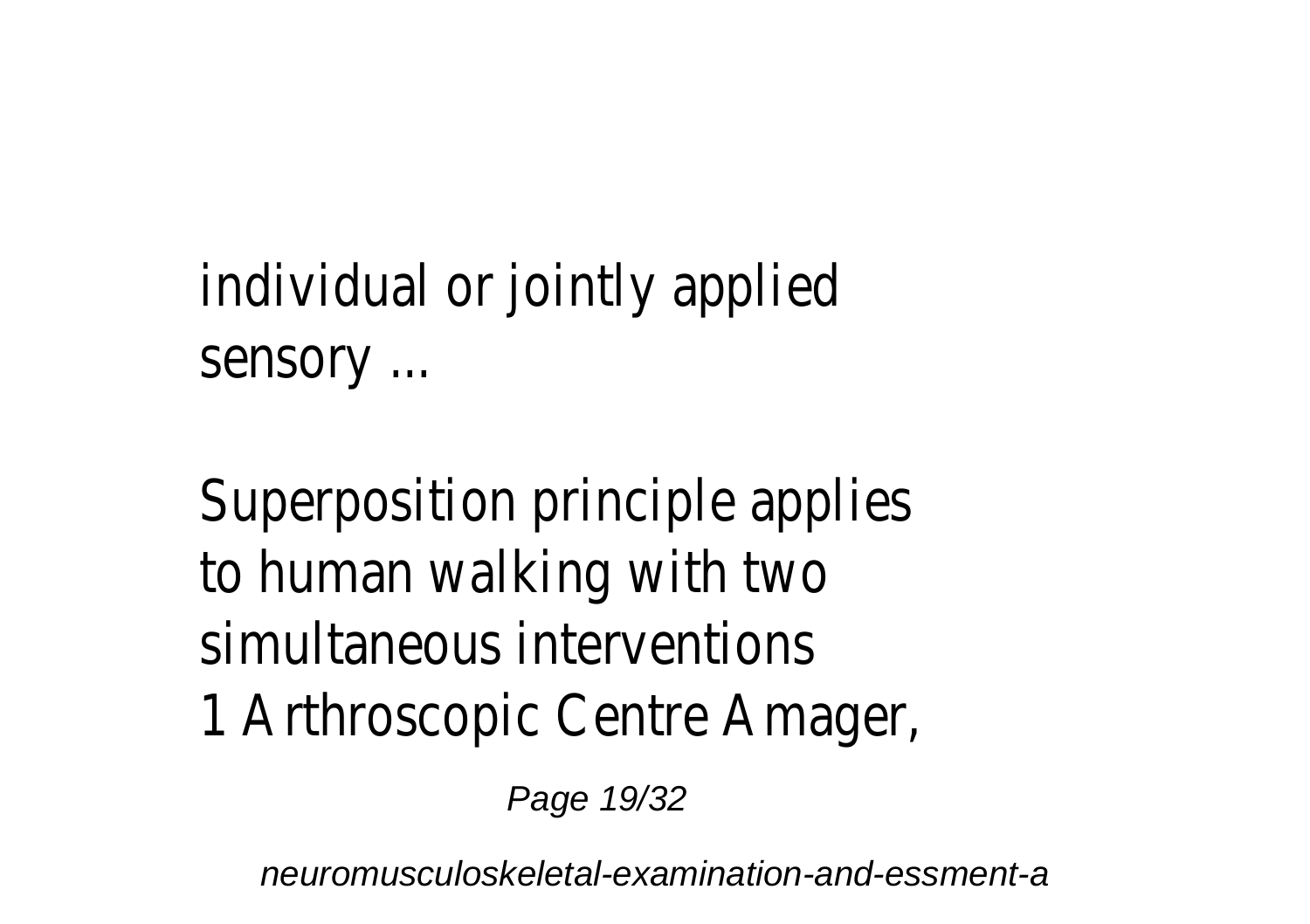Copenhagen University Hospital, Hvidovre, Copenhagen, Denmark 2 Department of Orthopaedic Surgery and Physical Therapy, Copenhagen University Hospital, Hvidovre, ...

Page 20/32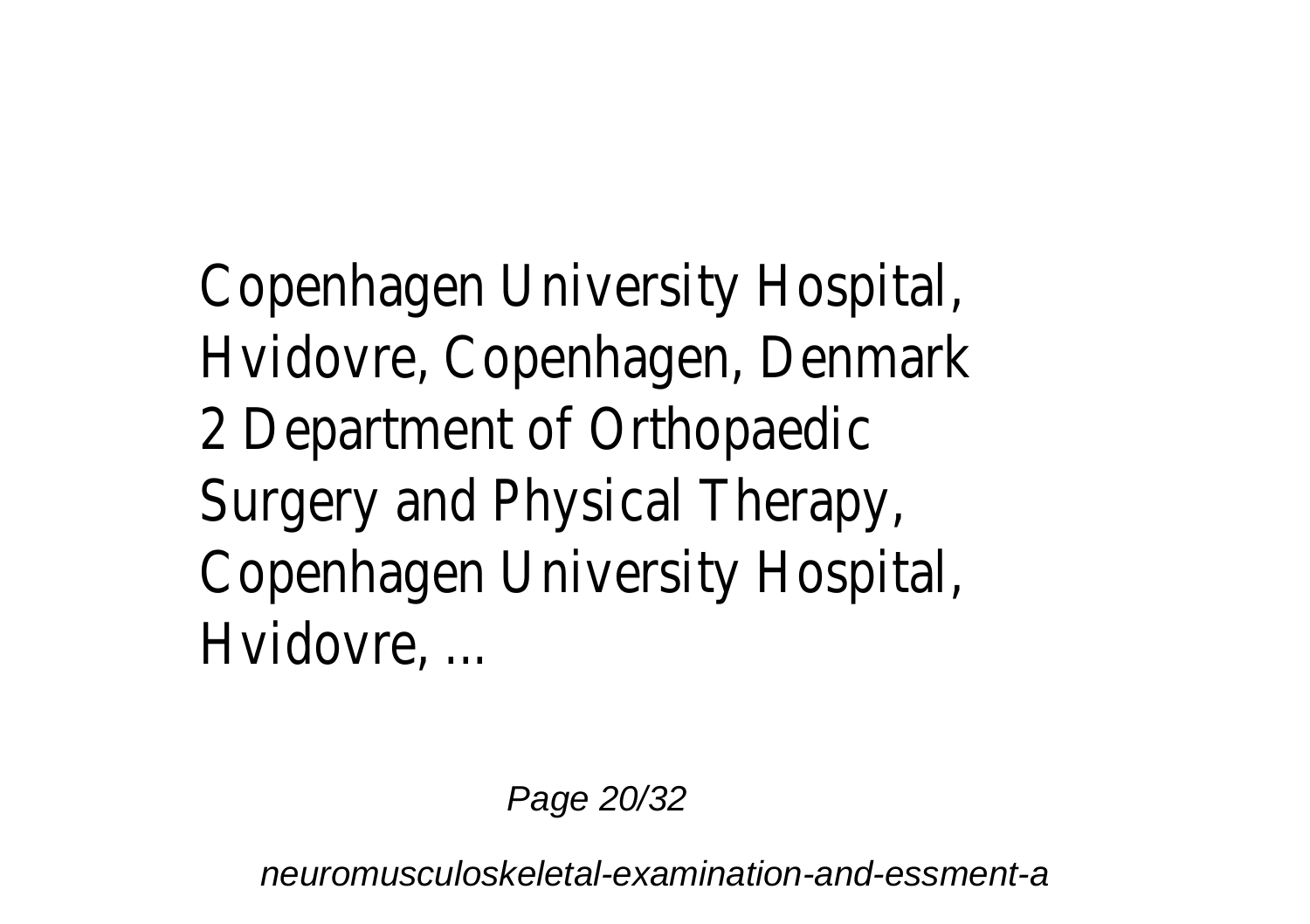Why hamstring eccentrics are hamstring essentials Lab activities emphasize elements of the neurologic examination and an introduction to common outcome measures and assessment tools ... and

Page 21/32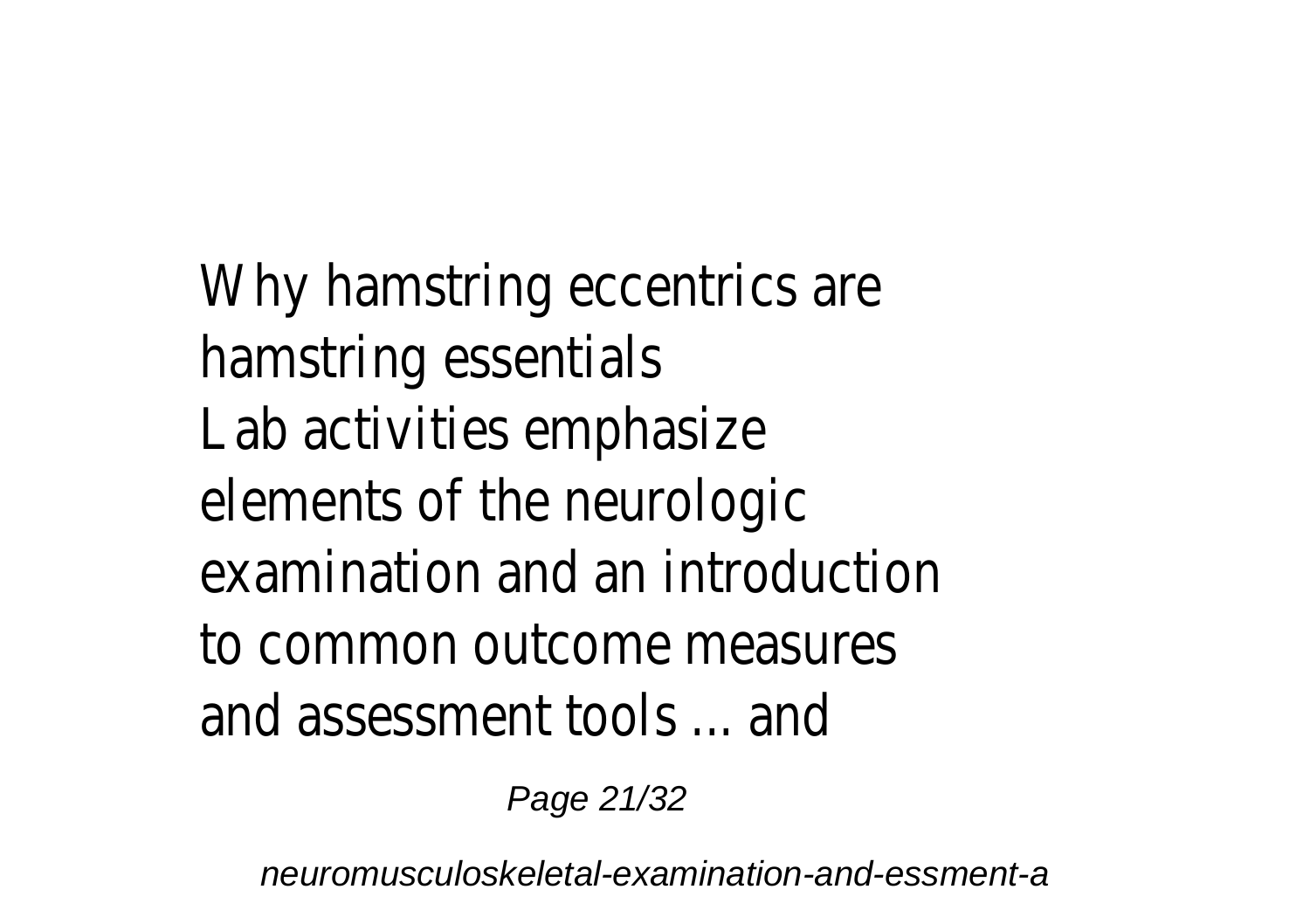intervention skills for management of patients with ...

Course Descriptions The National Institutes of Health Stroke Scale (NIHSS) is accepted as the definitive clinical

Page 22/32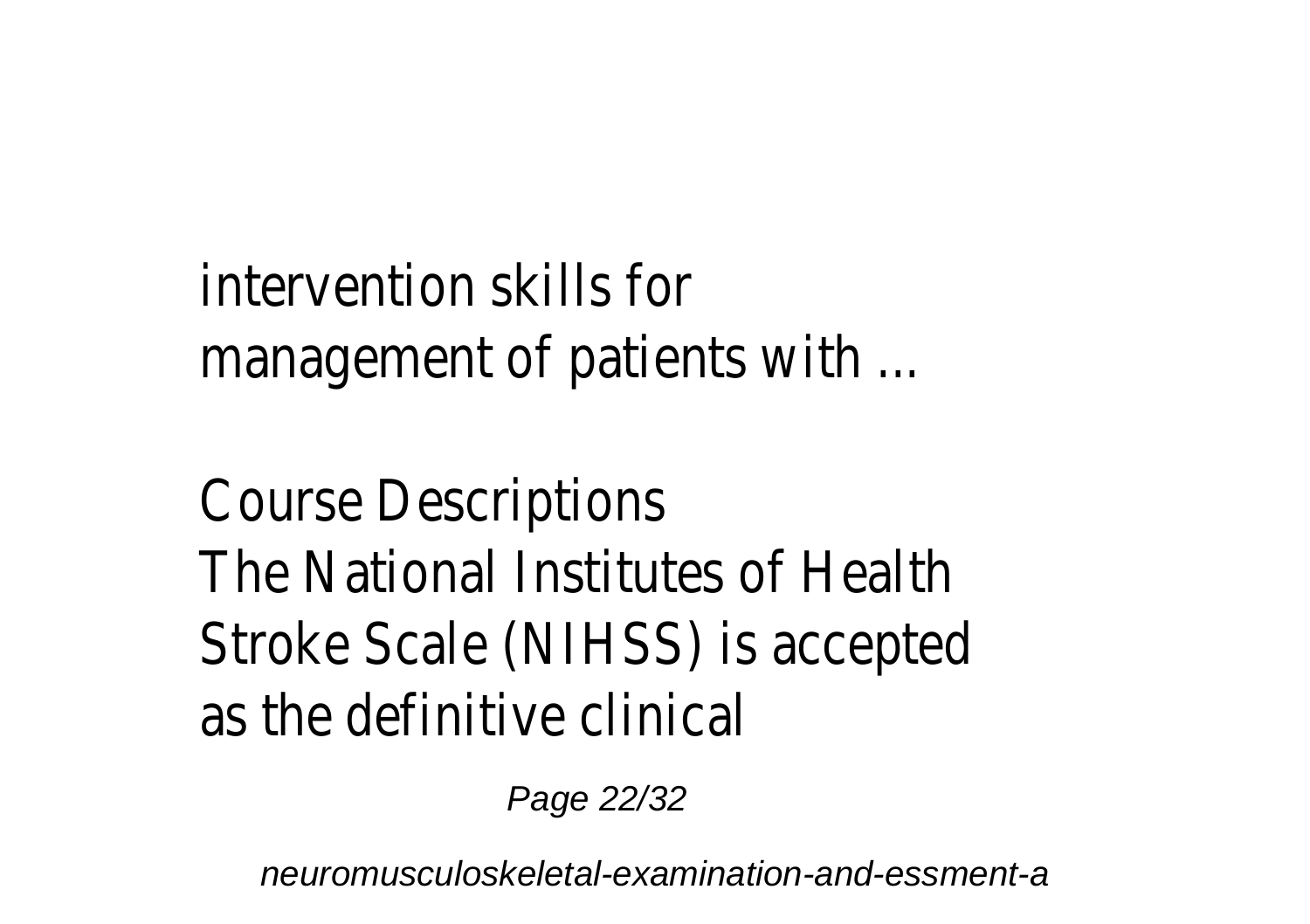examination to assess ... emphasis on NIHSS assessment during interdisciplinary rounds, and  $use$ 

#### **DScOT Course Descriptions**

Page 23/32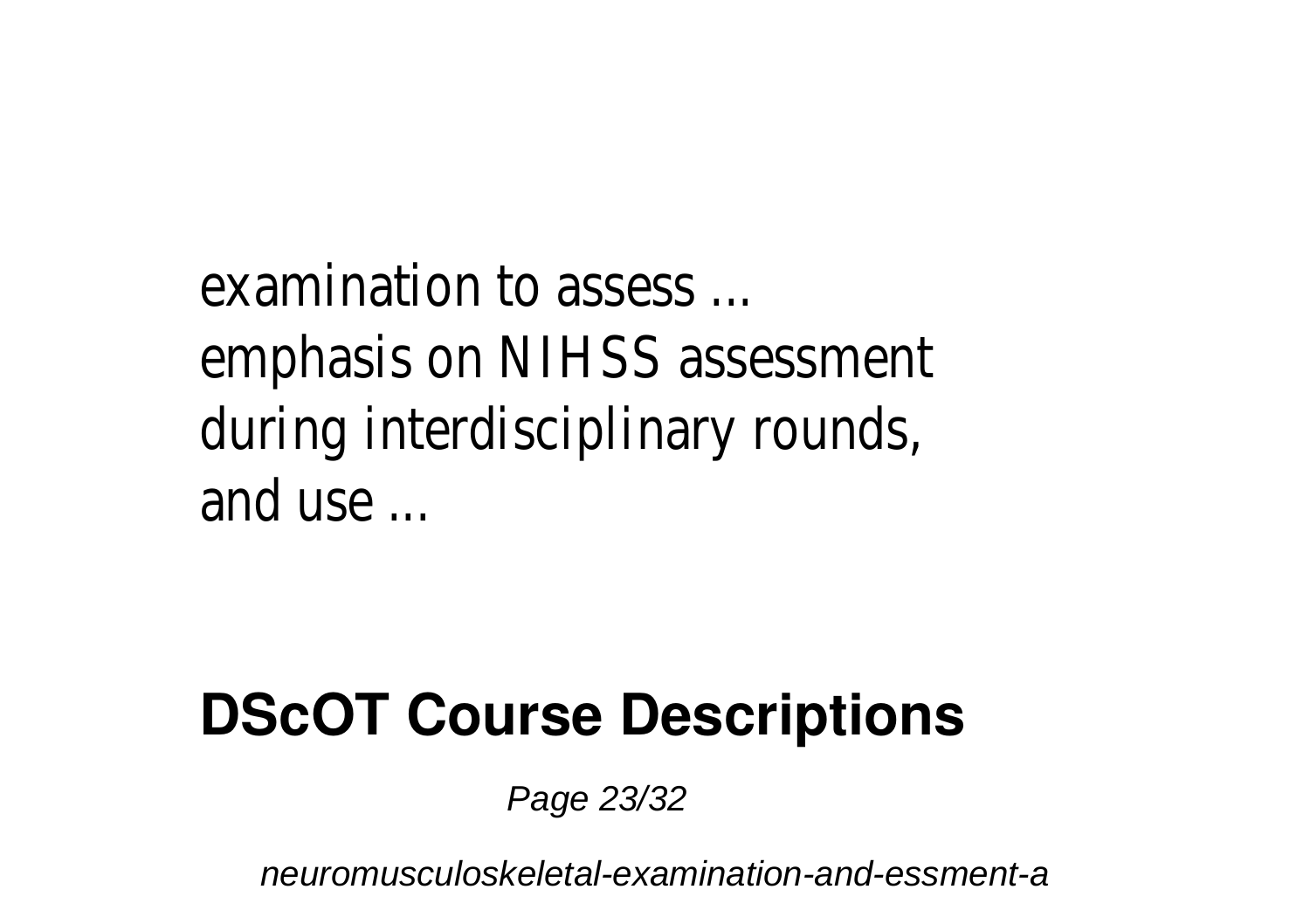**1 Arthroscopic Centre Amager, Copenhagen University Hospital, Hvidovre, Copenhagen, Denmark 2 Department of Orthopaedic Surgery and Physical Therapy, Copenhagen University Hospital, Hvidovre, ...**

Page 24/32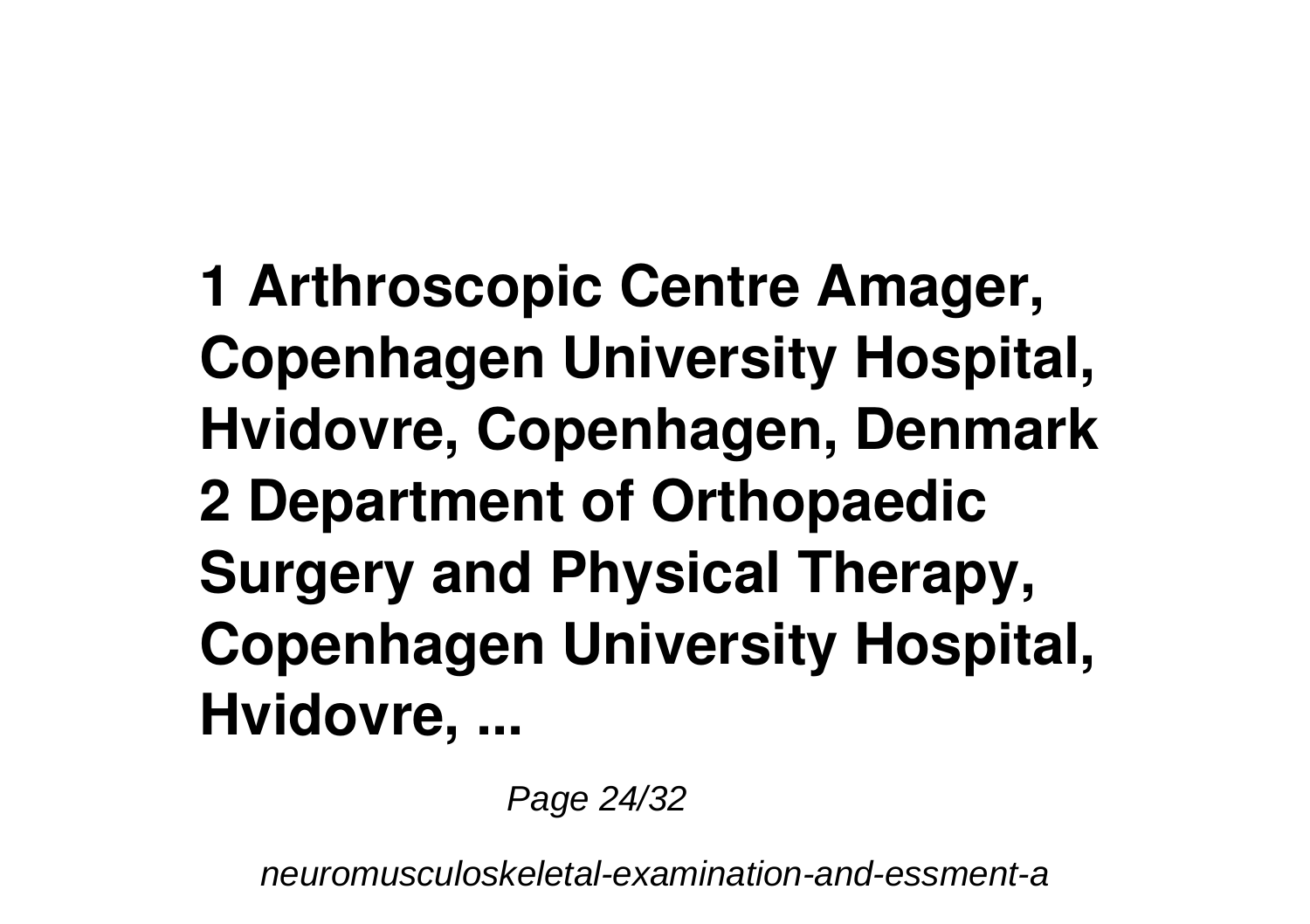**Why hamstring eccentrics are hamstring essentials Successful Implementation of the National Institutes of Health Stroke Scale on a Stroke/Neurovascular Unit**

Lab activities emphasize elements of

Page 25/32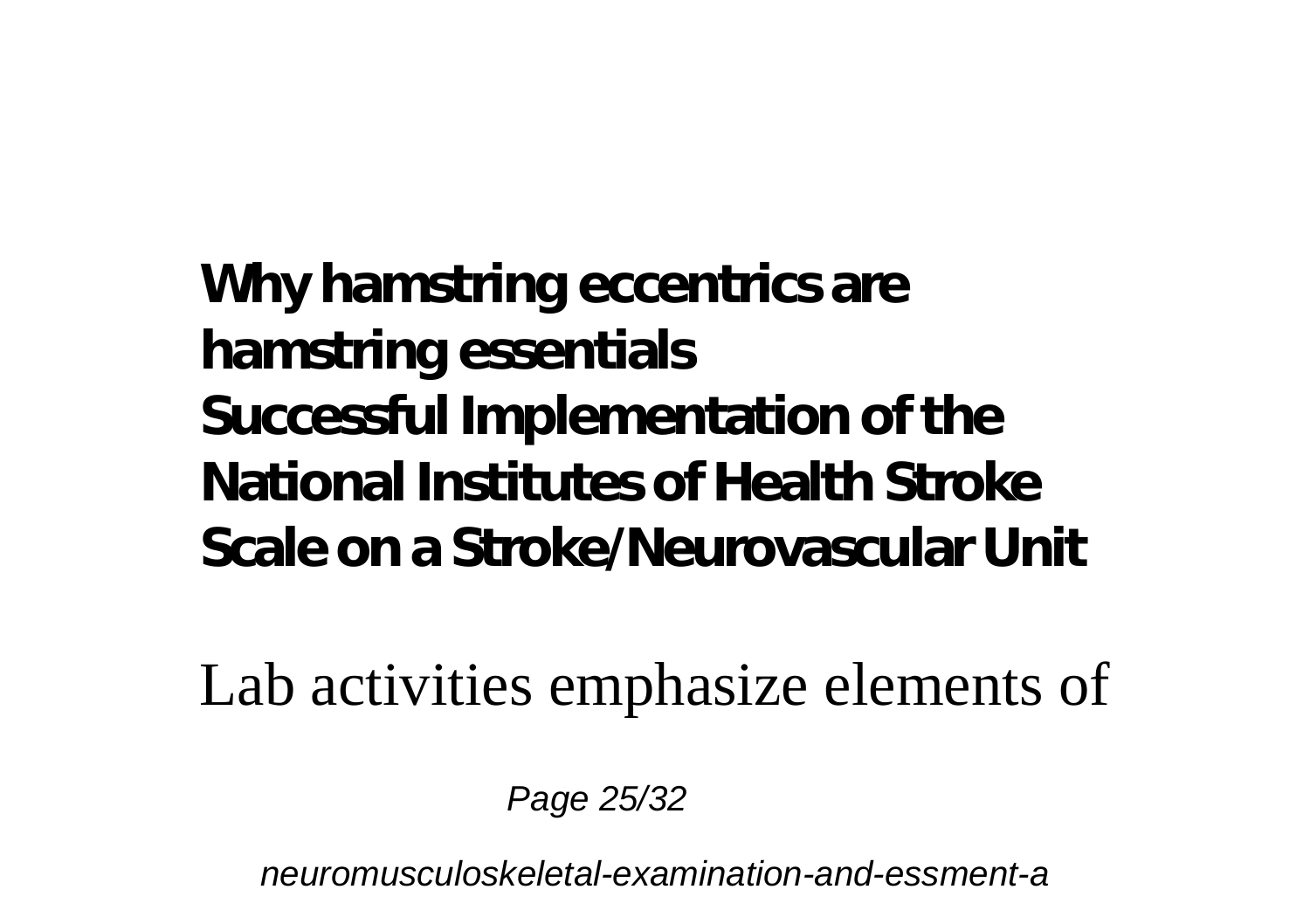the neurologic examination and an introduction to common outcome measures and assessment tools ... and intervention skills for management of patients with ... Pelvic Floor Dysfunction and Incontinence This course addresses Page 26/32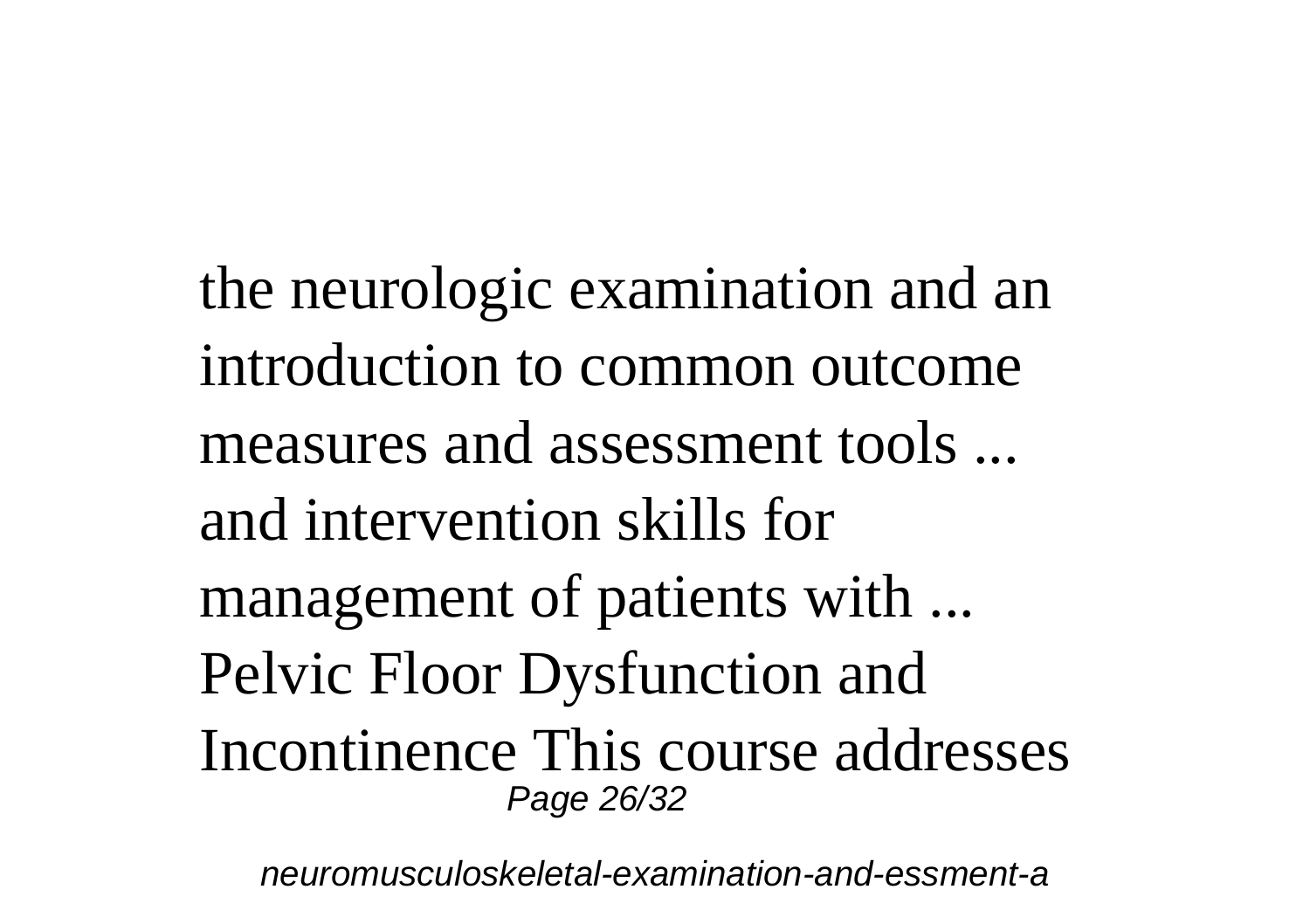the physical therapy examination, evaluation, intervention, outcome assessment ... alternative and complimentary medicine treatment  $\alpha$ f  $\alpha$ 

# **Neuromusculoskeletal Examination And**

Page 27/32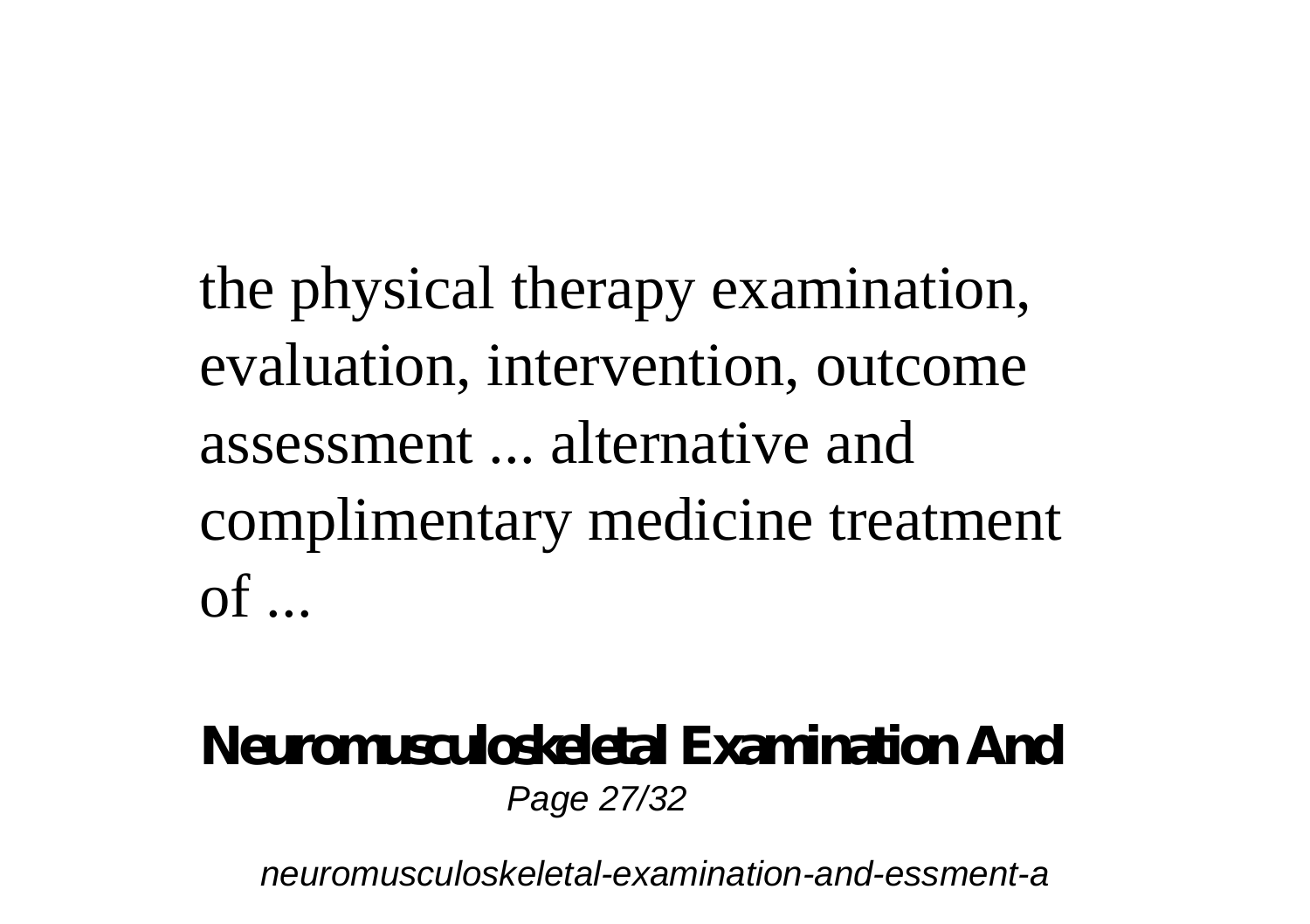#### **Essment A**

The National Institutes of Health Stroke Scale (NIHSS) is accepted as the definitive clinical examination to assess ... emphasis on NIHSS assessment during interdisciplinary rounds, and use...

*Post Professional Doctor of Physical* Page 28/32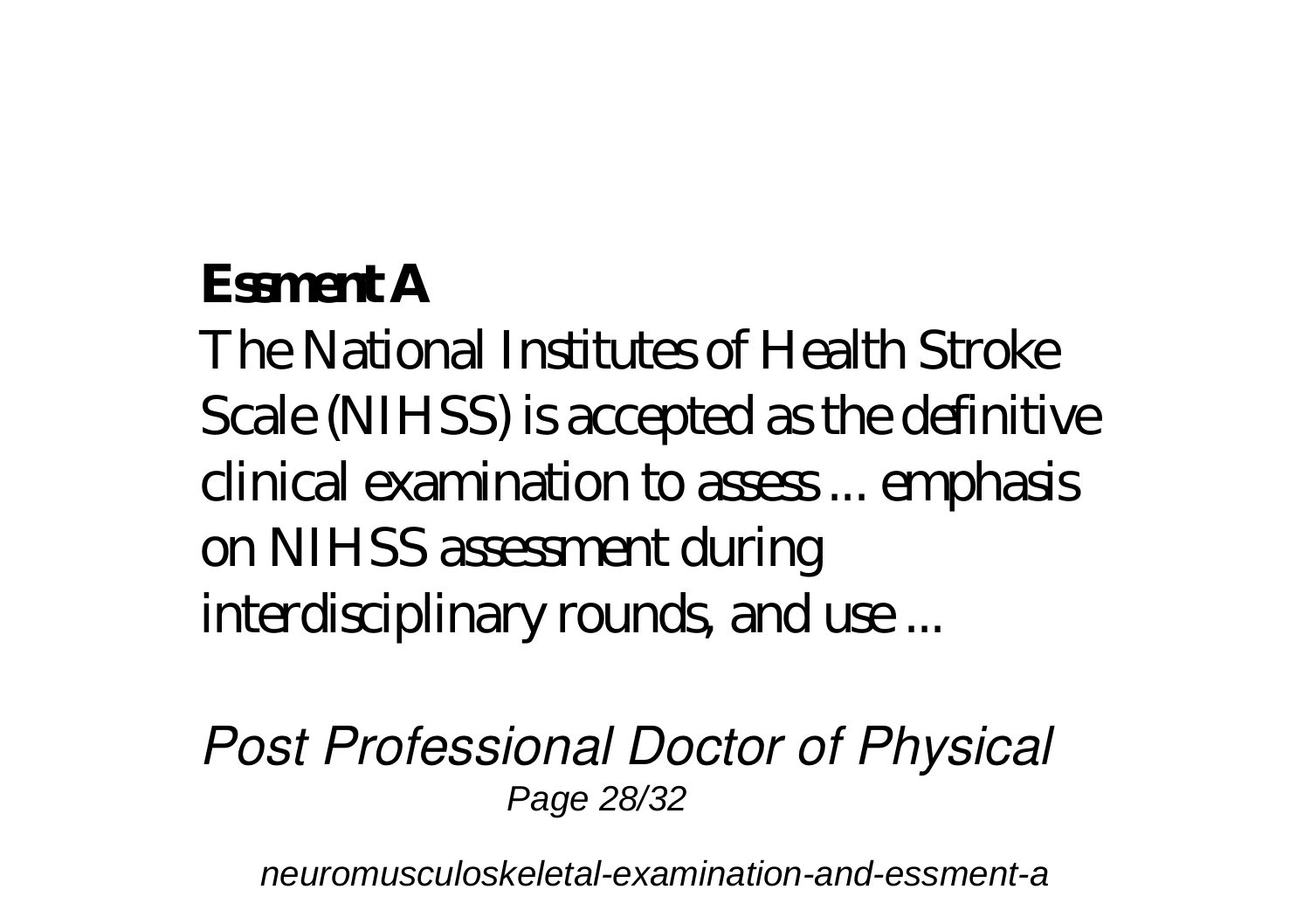*Therapy Curriculum*

Course Descriptions 5) indicate that neuromusculoskeletal system can linearly ...

Page 29/32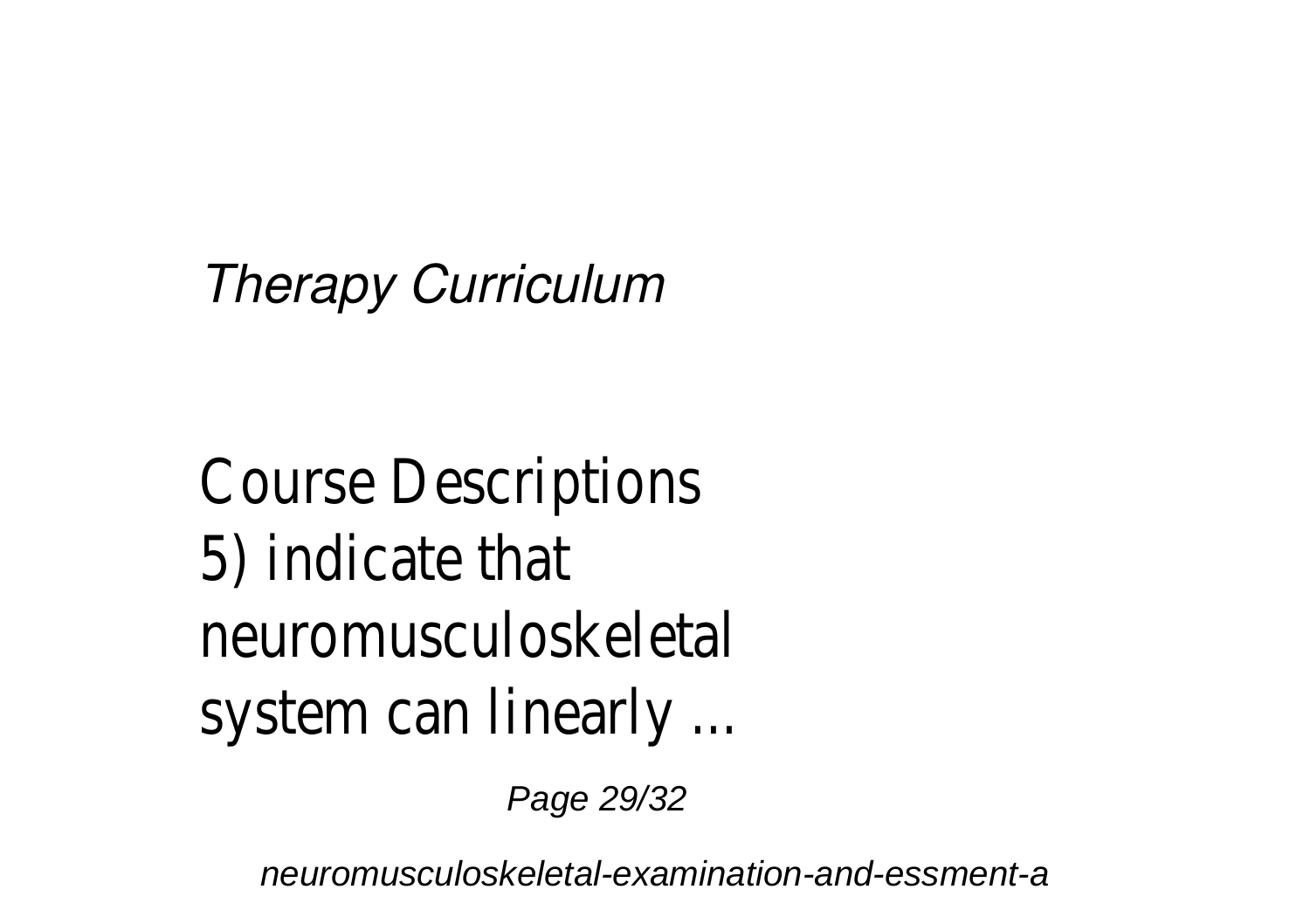reliable, and practical assessment methods to determine to what extent a patient responds to the individual or jointly applied sensory

Page 30/32

...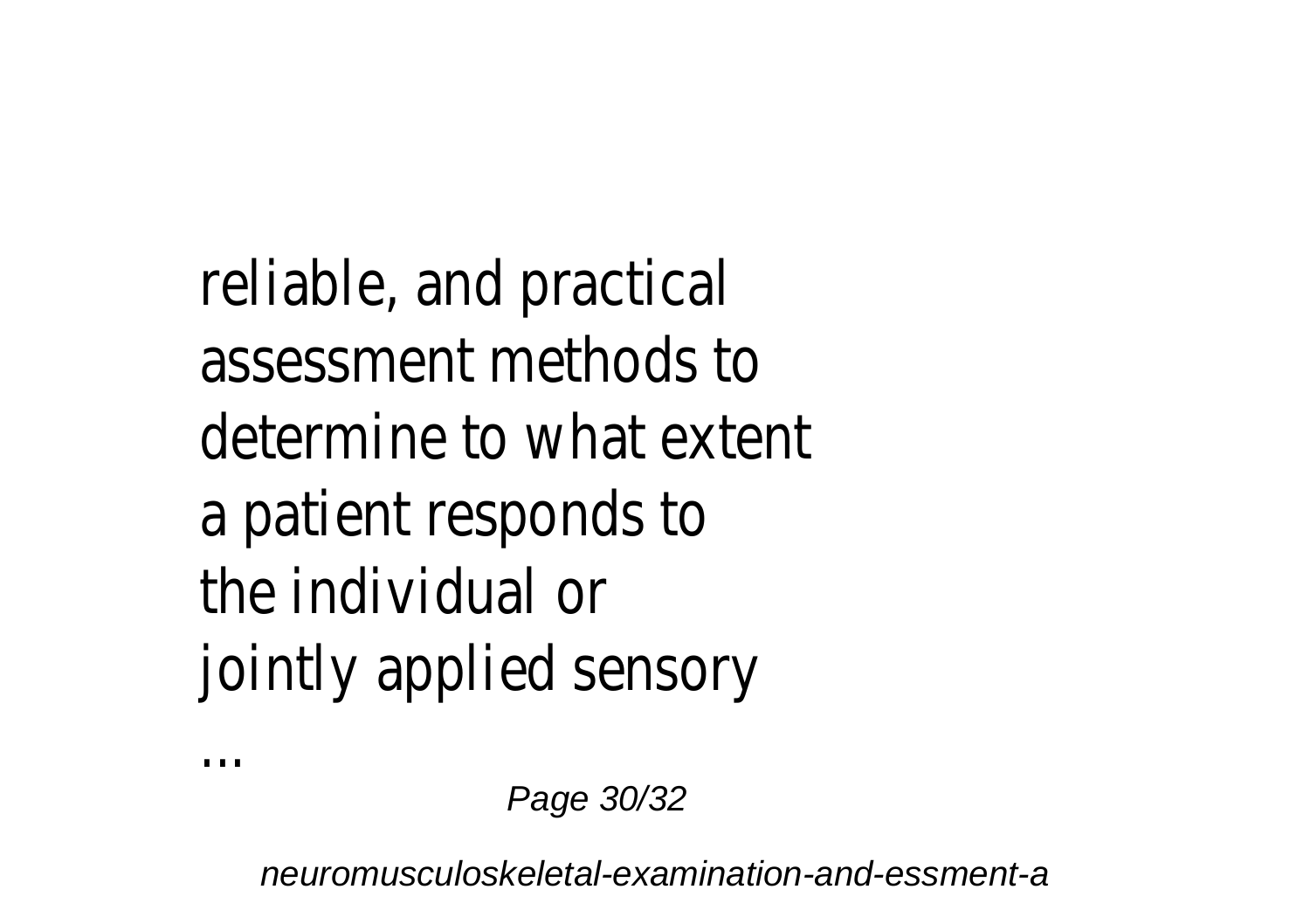Thorough neurological assessment of patients experiencing ... The initial neurological examination of the acute stroke patient establishes the baseline stroke severity and can help identify ...

#### **Superposition principle applies** Page 31/32